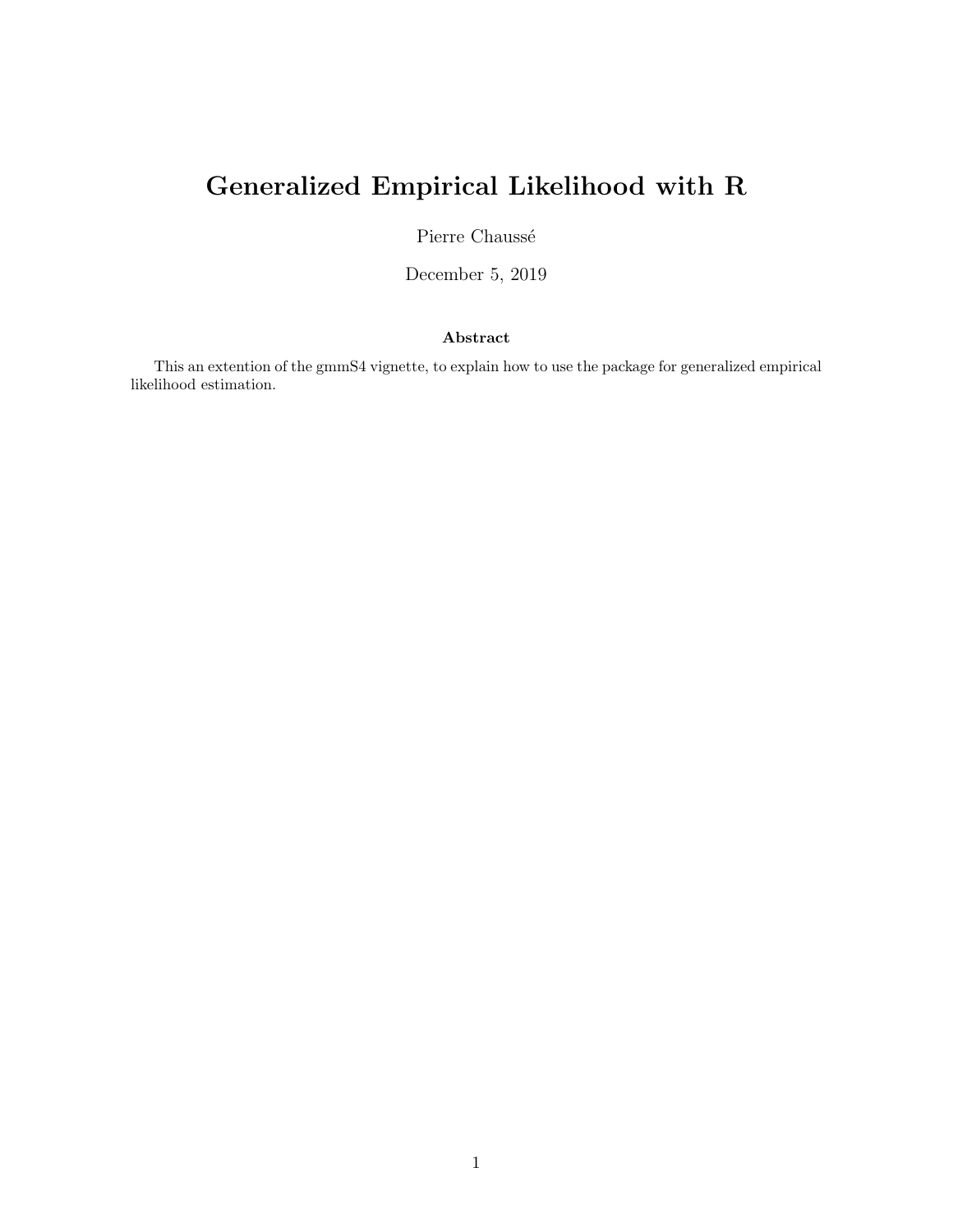## Contents

|   | 1 A very brief review of the GEL method           | 3           |
|---|---------------------------------------------------|-------------|
|   | 2 An S4 class object for GEL models<br>2.1<br>2.2 | 4<br>5<br>6 |
|   | 3 Methods for gelModels Classes                   | 7           |
|   | 4 Restricted models                               | 10          |
|   | 5 The <i>solveGel</i> Method                      | 11          |
| 6 | The <i>modelFit</i> Method                        | 13<br>13    |
|   | 7 The evalModel Method                            | 18          |
|   | 8 One function to fit them all: gel4              | 19          |
| 9 | GEL confidence intervals for the mean             | 21          |
|   | A Some extra codes                                | 23          |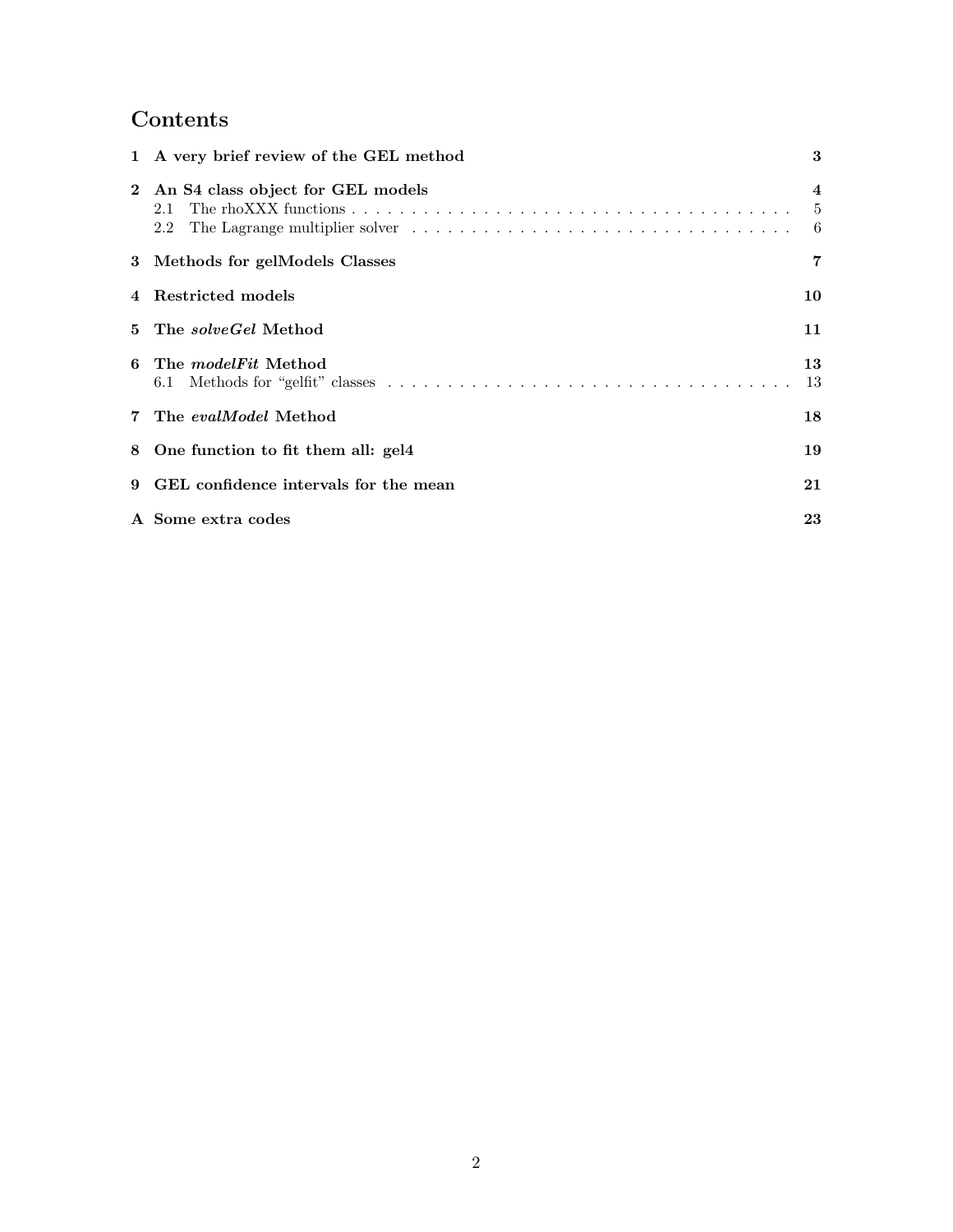### <span id="page-2-0"></span>1 A very brief review of the GEL method

We present how to use the package to estimate models by the Generalized Empirical Likelihood method (GEL) (see [Newey and Smith](#page-22-1) [\(2004\)](#page-22-1) for the iid case and [Anatolyev](#page-21-0) [\(2005\)](#page-21-0) for weakly dependent processes). We assume that the reader has read the gmmS4 vignette in which many classes and methods needed are defined. We first describe the method without going into too much details. The author can refer to the above papers for a detailed description, or Chaussé [\(2010\)](#page-22-2) who explains GEL estimation using the gmm (Chaussé  $(2019)$ )package.

The estimation is based on the following moment conditions

$$
\mathrm{E}[g_i(\theta)] = 0,
$$

For the iid case, the estimator is defined as the solution to either

$$
\hat{\theta} = \arg\min_{\theta, p_i} \sum_{i=1}^n h_n(p_i)
$$

subject to,

$$
\sum_{i=1}^{n} p_i g_i(\theta) = 0
$$

 $p_i = 1$ ,

 $\sum_{n=1}^{\infty}$  $i=1$ 

and

where  $h_n(p_i)$  belongs to the following Cressie-Read family of discrepancies:

<span id="page-2-1"></span>
$$
h_n(p_i) = \frac{\left[\gamma(\gamma+1)\right]^{-1}\left[(np_i)^{\gamma+1} - 1\right]}{n},
$$

$$
\hat{\theta} = \arg\min_{\theta} \left[\max_{\lambda} \frac{1}{n} \sum_{i=1}^n \rho\left(\lambda' g_i(\theta)\right)\right]
$$
(1)

or

The first is the primal and the second is the dual problem, the latter being preferred in general to define GEL estimators. The vector  $\lambda$  is the Lagrange multiplier associated with the first constraint in the primal problem. Its estimator plays an important role in testing the validity of the moment conditions.  $\rho(v)$  is a strictly concave function normalized so that  $\rho'(0) = \rho''(0) = -1$ . It can be shown that  $\rho(v) = \ln(1-v)$  corresponds to Empirical Likelihood (EL) of [Owen](#page-22-4) [\(2001\)](#page-22-4),  $\rho(v) = -\exp(v)$ to the Exponential Tilting (ET) of [Kitamura and Stutzer](#page-22-5) [\(1997\)](#page-22-5), and  $\rho(v) = (-v - v^2/2)$  to the Continuous Updated GMM estimator (CUE) of [Hansen et al.](#page-22-6) [\(1996\)](#page-22-6). In the context of GEL, the CUE is also known at the Euclidean Empirical Likelihood (EEL), because it corresponds to  $h_n(p_i)$  being the Euclidean distance.

Once the solution is obtained for  $\theta$  and  $\lambda$ , the implied probabilities can be computed as follows

$$
\hat{p}_i = \frac{\rho'(\hat{\lambda}' g_i(\hat{\theta}))}{\sum_{j=1}^n \rho'(\hat{\lambda}' g_j(\hat{\theta}))}
$$
\n(2)

If we relax the iid assumption, the problem is identical, but the moment function must be smoothed using a kernel method. [Smith](#page-22-7) [\(2001\)](#page-22-7) proposes to replace  $g_i(\theta)$  by:

$$
g_i^w(\theta) = \sum_{s=-m}^m w(s)g_{i-s}(\theta)
$$

where  $w(s)$  are kernel based weights that sum to one (see also [Kitamura and Stutzer](#page-22-5) [\(1997\)](#page-22-5) and [Smith](#page-22-7) [\(2001\)](#page-22-7).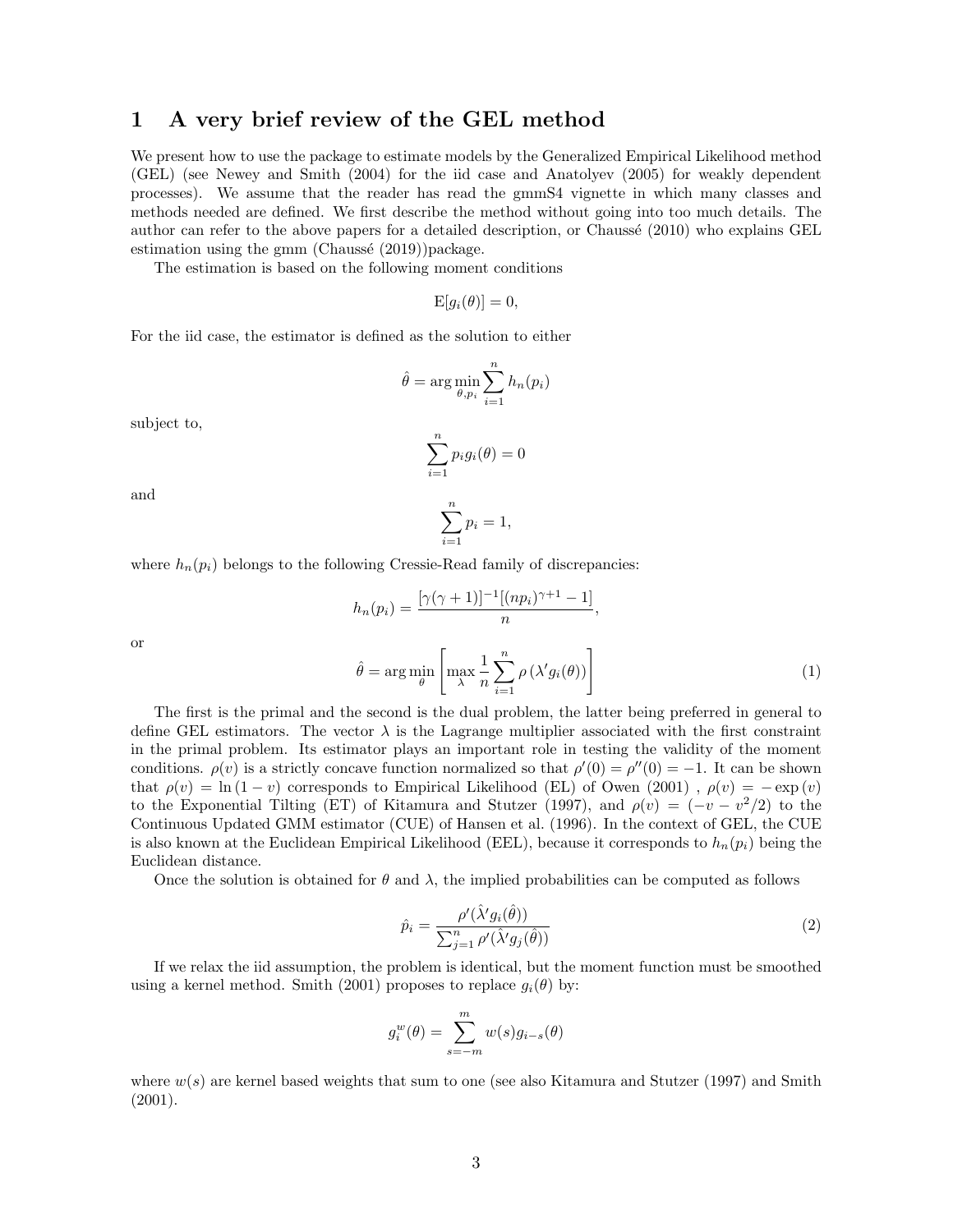### <span id="page-3-0"></span>2 An S4 class object for GEL models

All classes for GEL models inherit directly from "gmmModels" classes. It is just a gmmModel class with two additional slots: "gelType" and "wSpec". The first is a list with the name of the GEL method and a function for  $\rho(v)$ , if not already available in the package. The second slot is used to store information about the smoothing of  $g_i(\theta)$  in the case of non-iid observations. As for gmmModels, "gelModels" is a union class for "linearGel", "nonlinearGel", "formulaGel" and "functionGel". They inherit directly from the associated GMM model class. For example, "linearGel" is a class that contains a "linearGmm" class object and the two additional slots. The constructor is the gelModel() function. We use the same models presented in the gmmS4 vignette:

library(gmm4)

```
## Loading required package: sandwich
```

```
data(simData)
```
• Linear models:

```
lin <- gelModel(y"x1+x2, "x2+z1+z2, data=simData, vcov="iid", gelType="EL")
lin
## GEL Model: Type EL
## *******************************
## Moment type: linear
## No Smoothing required
##
## Number of regressors: 3
## Number of moment conditions: 4
## Number of Endogenous Variables: 1
## Sample size: 50
```

```
• Formula-type models:
```

```
theta0=c(mu=1,sig=1)
x <- simData$x1
dat \leftarrow data.frame(x=x, x2=x^2, x3=x^3, x4=x^4)
gform <- list(x~mu,
              x2~mu^2+sig,
              x3~mu^3+3*mu*sig,
              x4~mu^4+6*mu^2*sig+3*sig^2)
form <- gelModel(gform, NULL, gelType="EEL", theta0=theta0, vcov="MDS", data=dat)
form
## GEL Model: Type EEL
## *******************************
## Moment type: formula
## No Smoothing required
##
## Number of regressors: 2
## Number of moment conditions: 4
## Number of Endogenous Variables: 0
## Sample size: 50
```
• function:

```
fct <- function(theta, x)
   cbind(x-theta[1], (x-theta[1])^2-theta[2],
          (x-theta[1])^3, (x-theta[1])^4-3*theta[2]^2)
```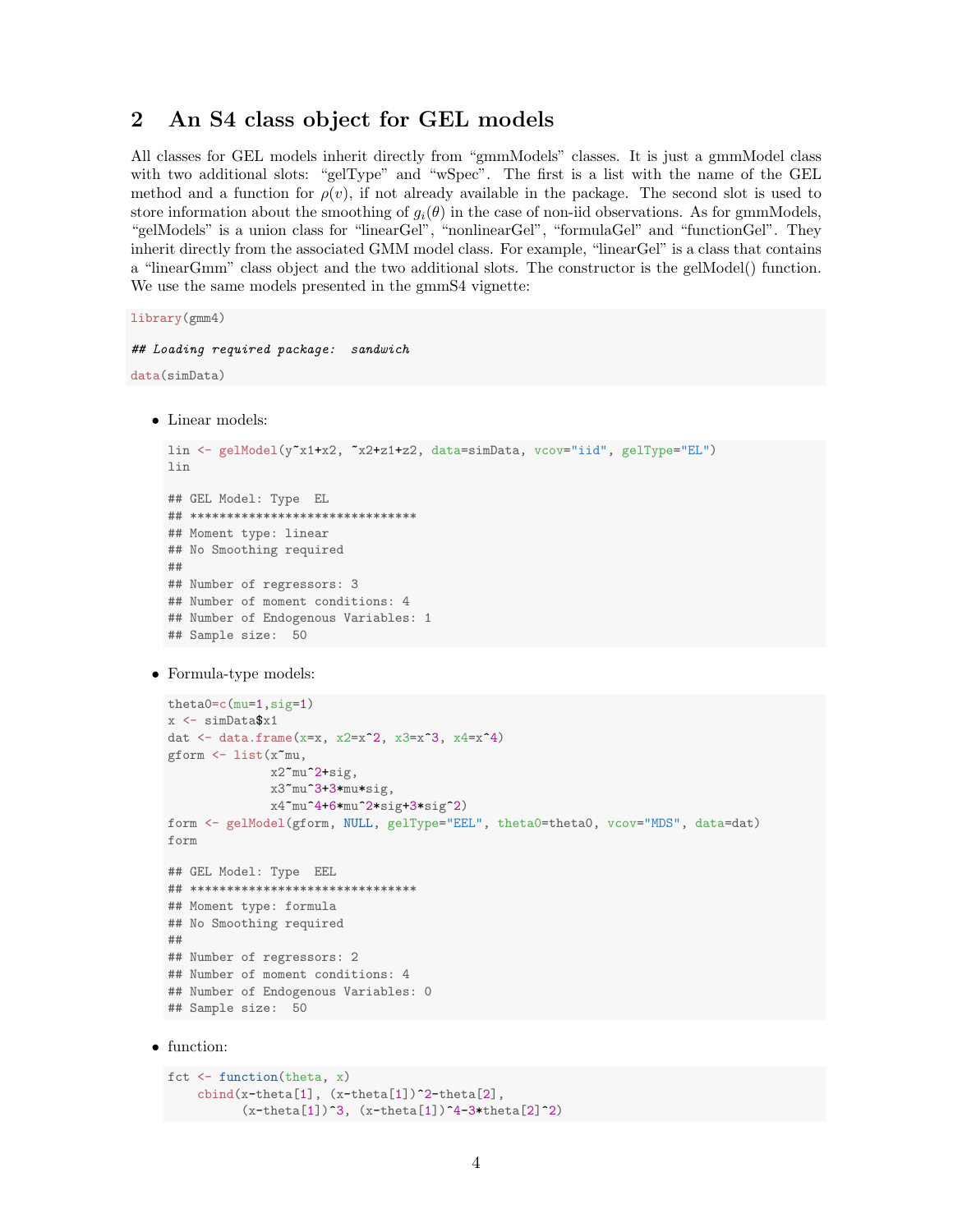```
dfct \leftarrow function(theta, x)
     {
           m1 <- mean(x-theta[1])
           m2 \leftarrow \text{mean}((x-\text{theta}[1])^2)m3 \leftarrow \text{mean}((x-\text{theta}[1])^3)matrix(c(-1, -2*m1, -3*m2, -4*m3,0, -1, 0, -6*theta[2]), 4, 2)
      }
  theta0=c(mu=1,sig2=1)
  func <- gelModel(fct, simData$x3, theta0=theta0, grad=dfct, vcov="iid", gelType="ET")
  func
  ## GEL Model: Type ET
  ## *******************************
  ## Moment type: function
  ## No Smoothing required
  ##
  ## Number of regressors: 2
  ## Number of moment conditions: 4
  ## Sample size: 50
• Non-linear models:
```

```
theta0=c(b0=1, b1=1, b2=1)
gform <- y~exp(b0+b1*x1+b2*x2)
nlin <- gelModel(gform, "z1+z2+z3+x2, theta0=theta0, vcov="MDS", data=simData,
                 gelType="HD")
nlin
## GEL Model: Type HD
## *******************************
## Moment type: nonlinear
## No Smoothing required
##
## Number of regressors: 3
## Number of moment conditions: 5
```
It is also posssible to convert an existing gmmModels to gelModels:

```
nlin <- gmmModel(gform, ~z1+z2+z3+x2, theta0=theta0, vcov="MDS", data=simData)
nlin <- gmmToGel(nlin, gelType="HD")
```
#### <span id="page-4-0"></span>2.1 The rhoXXX functions

## Sample size: 50

The package provides  $\rho(v)$  for ET, EL, EEL and HD. The function names are respectively "rhoET", "rhoEL", "rhoEEL" and "rhoHD". For any other GEL, users can pass user specific  $\rho(v)$  function to the rhoFct argument of the gelModel(). The following example shows how the function must be built:

rhoEL

```
## function (gmat, lambda, derive = 0, k = 1)
## {
## lambda <- c(lambda) * k
## gmat <- as.matrix(gmat)
## gml <- c(gmat %*% lambda)
```
## Number of Endogenous Variables: 2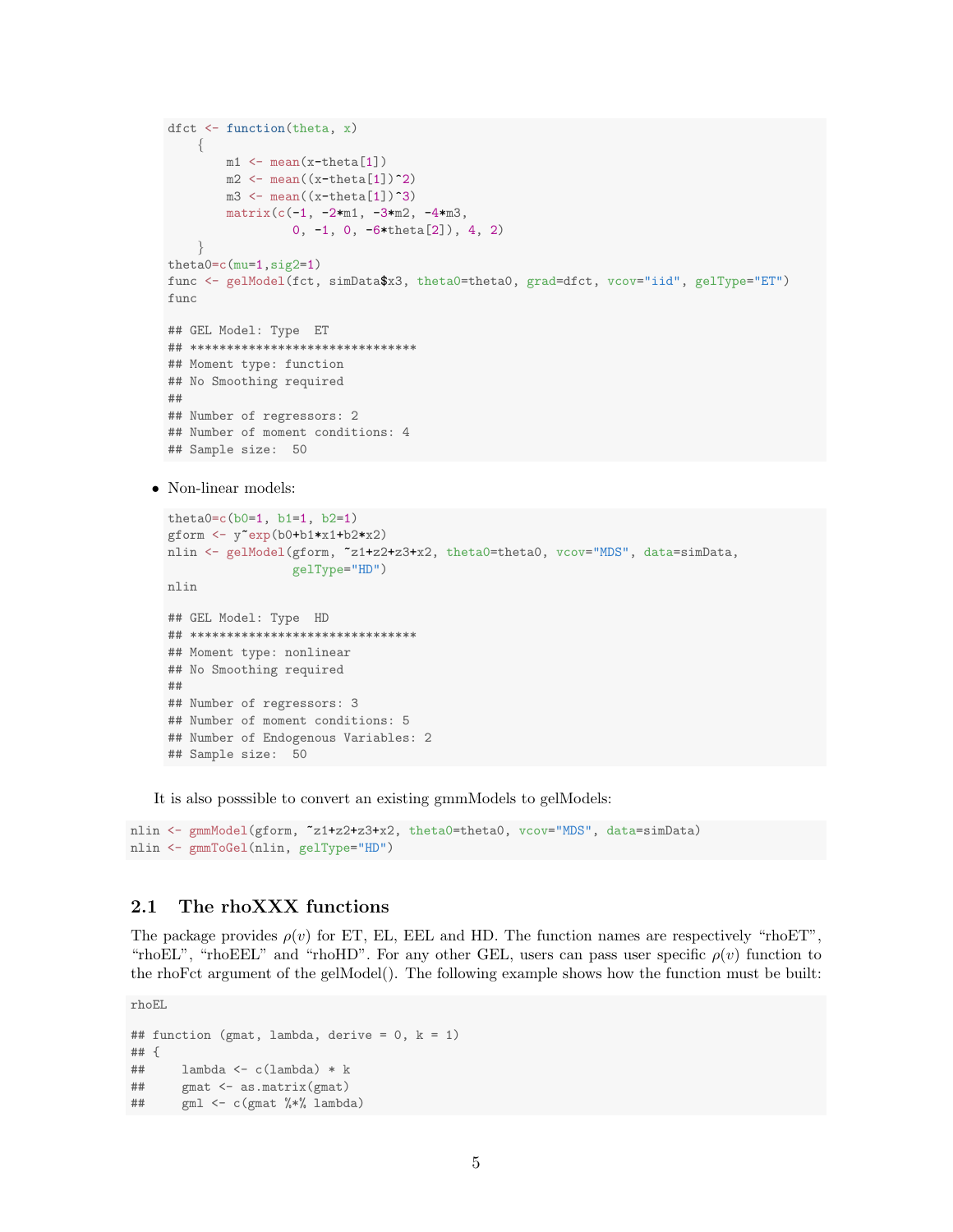```
## switch(derive + 1, log(1 - gml), -1/(1 - gml), -1/(1 - gml)^2)## }
## <bytecode: 0x55c6d331e438>
## <environment: namespace:gmm4>
```
Therefore, the function must be in the form  $f(X, \lambda, d, k)$ , where the first argument is an  $n \times q$ matrix, the second argument is a vector of  $q$  elements, the third is an integer that indicates the order of derivative to return, and the last is a scalar that depends on the kernel used to smooth the moment function. We will discuss that in more details below. The function must return the vector  $\rho(kX\lambda)$ ,  $\rho'(kX\lambda)$  or  $\rho''(kX\lambda)$ , when derive is 0, 1, or 2, where  $\rho'(v)$  and  $\rho''(v)$  are the first and second derivative of  $\rho(v)$ .

#### <span id="page-5-0"></span>2.2 The Lagrange multiplier solver

The function getLambda() function solve the maximization problem

$$
\max_{\lambda} \frac{1}{n} \sum_{i=1}^{n} \rho(\lambda' X_i)
$$

It is used to solve problem [\(1\)](#page-2-1). The arguments are:

```
args(getLambda)
```

```
## function (gmat, lambda0 = NULL, gelType = NULL, rhoFct = NULL,
## tol = 1e-07, maxiter = 100, k = 1, method = "BFGS", algo = c("nlminb",
## "optim", "Wu"), control = list())
## NULL
```
The first argument is the  $n \times q$  matrix X. The second argument is the starting value for  $\lambda$ . If set to NULL, a vector of zeroes is used. The third argument is the GEL type, which is either "ET", "EL", "EEL", "REEL" or "HD". If the rhoFct is provided, getType is ignored. The argument control is used to pass a list of arguments to optim(), nlminb() or constrOptim(). The argument "k" is the scalar described in the previous subsection. To describe all other arguments, we are presenting the options by type of GEL:

- EL: There are three possible options for EL. The default is "nlminb", in which case, the arguments tol, maxiter and method are ignored. If algo is set to "optim", the solution is obtained using constrOptim(), with the restriction  $(1 - \lambda' X_i) > 0$  for all *i*. If algo is set to "[Wu](#page-22-8)", the Wu [\(2005\)](#page-22-8) algorithm is used. The argument tol and maxit are used to control the stopping rule.
- HD: Identical to EL, except that the "Wu" algorithm is not available for that type of GEL.
- EEL: There is an analytical solution, so all other arguments are ignored.
- REEL: This is EEL with a non-negativity constraint on all implied probabilities. In that case, the maxiter can be used to control the number of iterations.
- Others: When rhoFct is provided or the type is ET, the solution is obtained by either "nlminb" or "optim". In that case, the algorithms are controlled through the control argument.

Here are a few example using the simulated dataset (convergence code of 0 means that the algorithm converged with no detected problem):

```
X \leftarrow \text{simData}[c("x3", "x4", "z5")](res <- getLambda(X, gelType="EL"))$lambda
## [1] -0.04178415 -0.06745195 -0.02075063
res$convergence$convergence
## [1] 0
```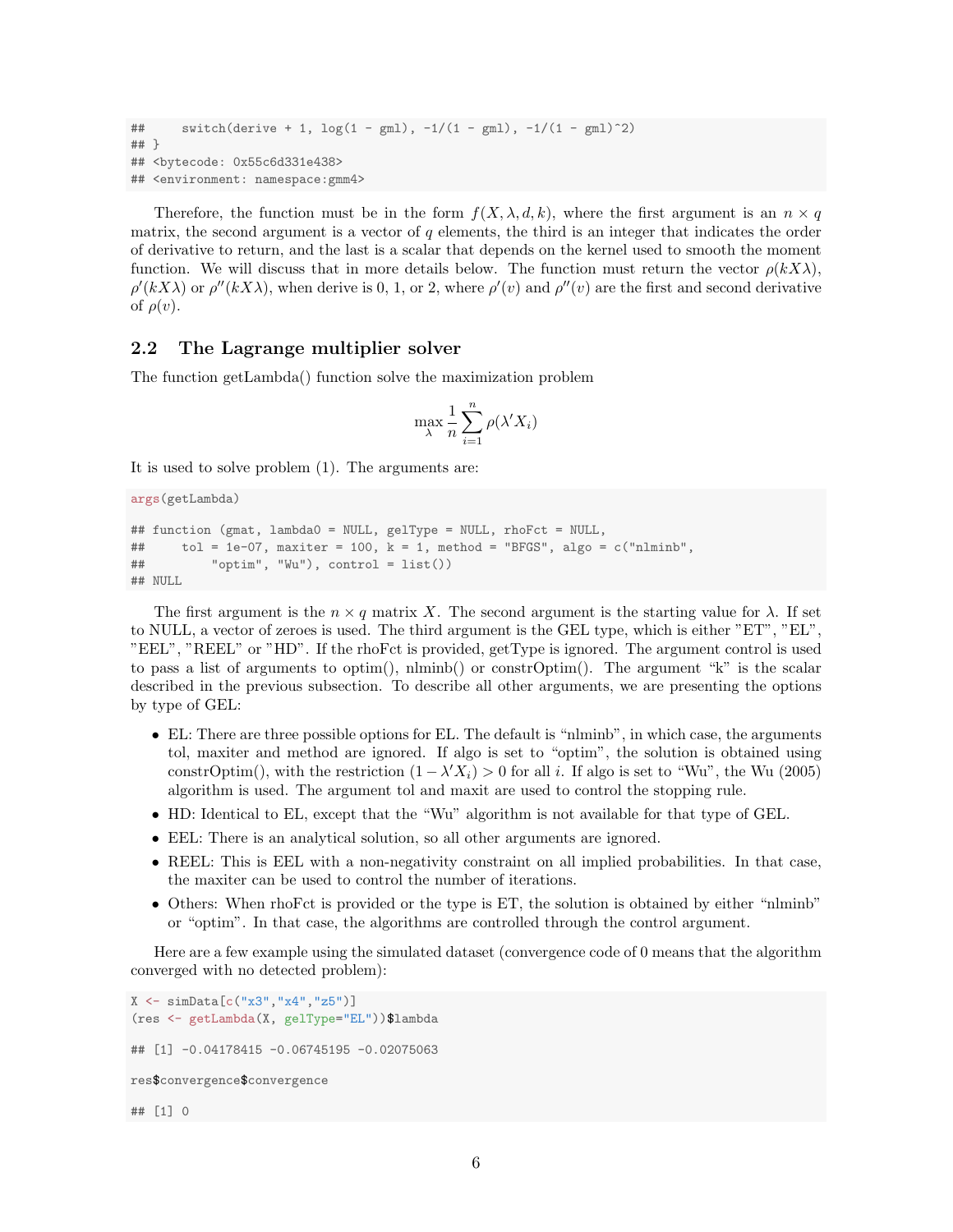```
(res <- getLambda(X, gelType="EL", algo="Wu"))$lambda
## [1] -0.04178415 -0.06745195 -0.02075063
res$convergence$convergence
## [1] 0
(res <- getLambda(X, gelType="ET",control=list(maxit=2000)))$lambda
## [1] -0.04171694 -0.06804520 -0.02120255
```
## [1] 0

The following shows that we can provide getLambda() with a rhoFct instead:

```
(res <- getLambda(X, rhoFct=rhoEEL))$lambda
```

```
## [1] -0.04119158 -0.06769691 -0.02148683
```
res\$convergence\$convergence

res\$convergence\$convergence

## [1] 0

Although we rarely call the function directly, it is good to understand how it works, because it is an important part of the estimation procedure.

#### <span id="page-6-0"></span>3 Methods for gelModels Classes

We saw above that any "gelModels" is a class that contains one of the "gmmModels" class object. Therefore, many "gmmModels" methods can be applied to "gelModels" through this direct inheritance. when it is the case, we will specify "gmmModels inherited method".

• kernapply: In the case of weakly dependent moment conditions, we saw above that the moment function must be smoothed using the following expression:

$$
g_t^w(\theta) = \sum_{s=-m}^m w(s) g_{t-s}(\theta)
$$

When a GEL model is defined with vcov="HAC", the specification of the kernel is stored in the "wSpec" slot of the object. For example, we can define the linear model above with the HAC specification:

```
linHAC <- gelModel(y~x1+x2, ~x2+z1+z2, data=simData, vcov="HAC", gelType="EL")
linHAC
## GEL Model: Type EL
## *******************************
## Moment type: linear
## Smoothing: Truncated kernel and Andrews bandwidth (1.413)
## Number of regressors: 3
## Number of moment conditions: 4
## Number of Endogenous Variables: 1
## Sample size: 50
```
The optimal bandwidth is computed when the model is created, and remains the same during the estimation process, unless another one is specified. The above model shows that the default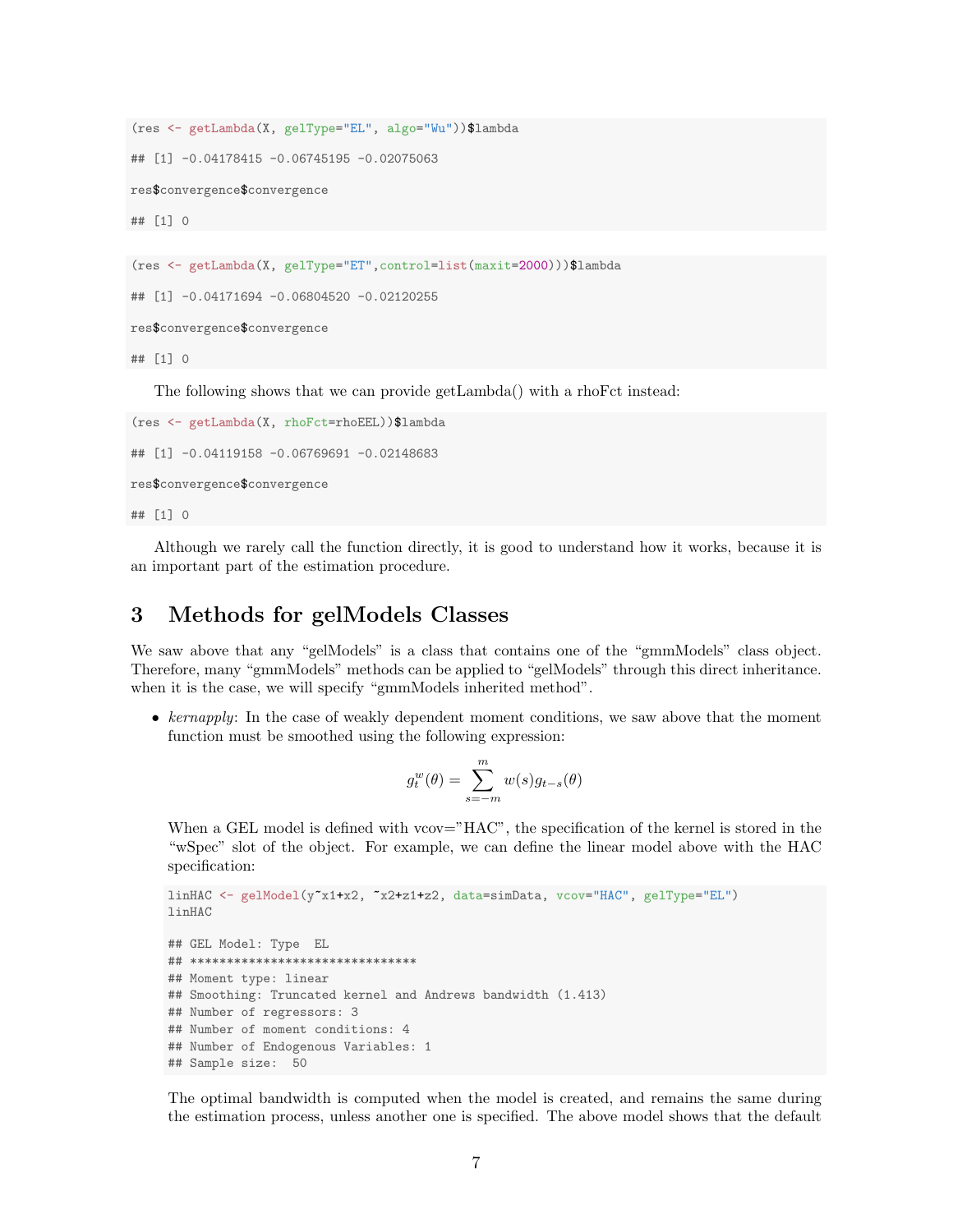kernel is the "Truncated" one, and the default bandwidth is based on [Andrews](#page-21-1) [\(1991\)](#page-21-1). The bandwidth is not based on the smoothing kernel, but on the implied kernel for the HAC estimation. [Smith](#page-22-7) [\(2001\)](#page-22-7) shows that when  $g_t(\theta)$  is replaced by  $g_t^w(\theta)$ ,  $V = \sum_{i=1}^n g_t^w(\theta) g_t^w(\theta)'/n$  is an HAC Simum (2001) shows that when  $g_t(\theta)$  is replaced by  $g_t(\theta)$ ,  $v = \sum_{i=1} g_t(\theta) g_t(\theta) / n$  is an HAC estimator of the covariance matrix of  $\sqrt{n}\bar{g}(\theta)$ , with Bartlett kernel when the smoothing kernel is the Truncated, and with Parzen kernel when the smoothing kernel is the Bartlett. The optimal bandwidth above is therefore based on the Bartlett kernel.

It is possible to modify the specifications of the kernel and bandwidth through the argument vcovOptions (See help(vcovHAC) from the sandwich package for all possible options). Notice that the kernel type that is passed is the kernel used for the HAC estimation, not the smoothing of  $g_t(\theta)$ . See in the following example that the Parzen kernel is selected, which implies a Bartlett kernel for the smoothing of  $q_t(\theta)$ .

```
linHAC2 <- gelModel(y~x1+x2, ~x2+z1+z2, data=simData, vcov="HAC",
                    gelType="EL",
                    vcovOptions=list(kernel="Parzen", bw="NeweyWest", prewhite=1))
linHAC2
## GEL Model: Type EL
## *******************************
## Moment type: linear
## Smoothing: Bartlett kernel and NeweyWest bandwidth (4.736)
## Number of regressors: 3
## Number of moment conditions: 4
## Number of Endogenous Variables: 1
## Sample size: 50
```
It is also possible to set the bandwidth to a fix number:

```
linHAC3 <- gelModel(y~x1+x2, ~x2+z1+z2, data=simData, vcov="HAC",
                    gelType="EL",
                    vcovOptions=list(kernel="Parzen", bw=3, prewhite=1))
linHAC3
```

```
## GEL Model: Type EL
## *******************************
## Moment type: linear
## Smoothing: Bartlett kernel and Fixed bandwidth (3)
## Number of regressors: 3
## Number of moment conditions: 4
## Number of Endogenous Variables: 1
## Sample size: 50
```
The kernapply method, which is defined as an S3 method in the stats package, uses the information contained in the "wSpec" slot to compute the  $n \times q$  matrix of moment with the i<sup>th</sup> row being  $g_t^w(\theta)$ . A theta is required, because we need to evaluate  $g_t(\theta)$ .

```
gw <- kernapply(linHAC, theta=c(1,1,1))$smoothx
head(gw)
## (Intercept) x2 z1 z2
## 2 -10.098571 -124.39829 -10.587446 -30.814727
## 3 -9.941592 -122.40371 -12.084930 -30.151628
## 4 -6.403760 -48.78897 -1.999816 -17.523432
## 5 -6.022626 -37.63422 -1.821833 -8.477109
## 6 -8.604733 -62.82294 -6.329339 -12.859888
## 7 -9.562394 -78.47840 -7.311563 -15.964863
```
The function also returns the weights, bandwidth, kernel name and the scalars  $k_1$  and  $k_2$  that are needed for the asymptotic properties of the estimators (see [Anatolyev](#page-21-0) [\(2005\)](#page-21-0)). If the argument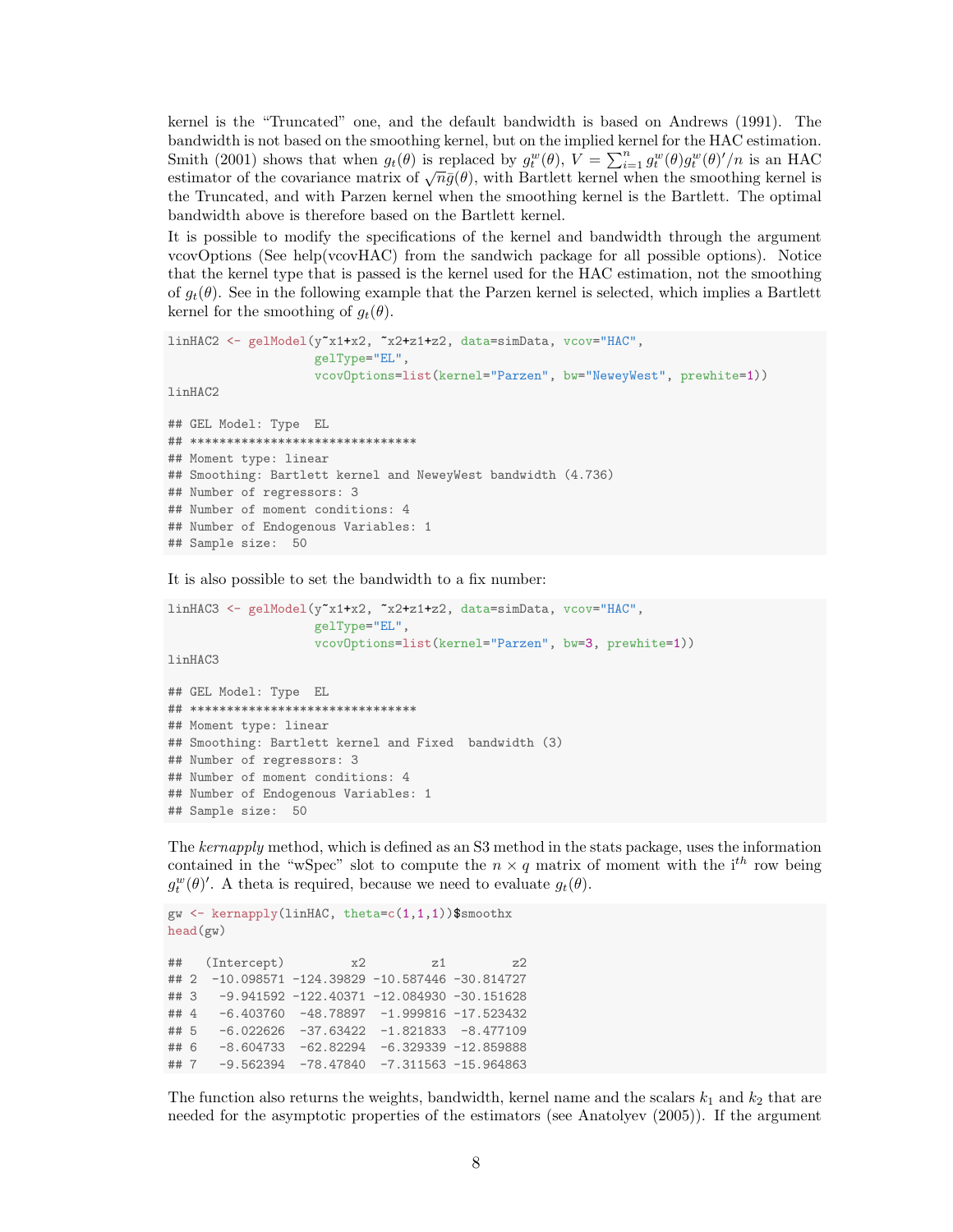smooth is set to FALSE, the optimal bandwidth is computed and no smoothing is done. By default, the first step GMM estimator with the identity matrix is used, unless theta is provided.

```
kernapply(linHAC, smooth=FALSE)
## $k
## [1] 2 2
##
## $w
## unknown
\## coef[-1] = 0.3333## coef[ 0] = 0.3333
## coef[ 1] = 0.3333
##
## $bw
## [1] 1.412821
##
## $kernel
## [1] "Truncated"
```
There is also a kernapply method for "gmmModels" classes. For now, it only returns the optimal bandwidth, the weights, the kernel names and the  $k_i$ 's.

```
kernapply(as(linHAC, "gmmModels"))
## $k
## [1] 2 2
##
## $w
## unknown
## coef[-1] = 0.3333
## coef[ 0] = 0.3333
## coef[ 1] = 0.3333
##
## $bw
## [1] 1.412821
##
## $kernel
## [1] "Truncated"
```
- residuals (gmmModels inherited method): Only defined for linearGel and nonlinearGel. It returns  $\varepsilon(\theta)$ :
- Dresiduals (gmmModels inherited method): Only for "linearGel" and "nonlinearGel", it returns the  $n \times k$  matrix  $d\varepsilon(\theta)/d\theta$ :
- model.matrix (gmmModels inherited method): For linearGel and nonlinearGel only. For both classes, it ca be used to get the matrix of instruments:
- modelResponse (gmmModels inherited method): For linear model only, it returns the vector of response. It is not defined for nonlinearGel classes because the left hand side is not always defined.
- "[" (gmmModels inherited method): It creates a new object of the same class with a subset of moment conditions:
- as: "linearGel" can be converted into a "nonlinearGel" or "functionGmm". Also, "nonlinearGel" and "formulaGel" can be converted to "functionGel"

```
as(lin, "nonlinearGel")
```
## GEL Model: Type EL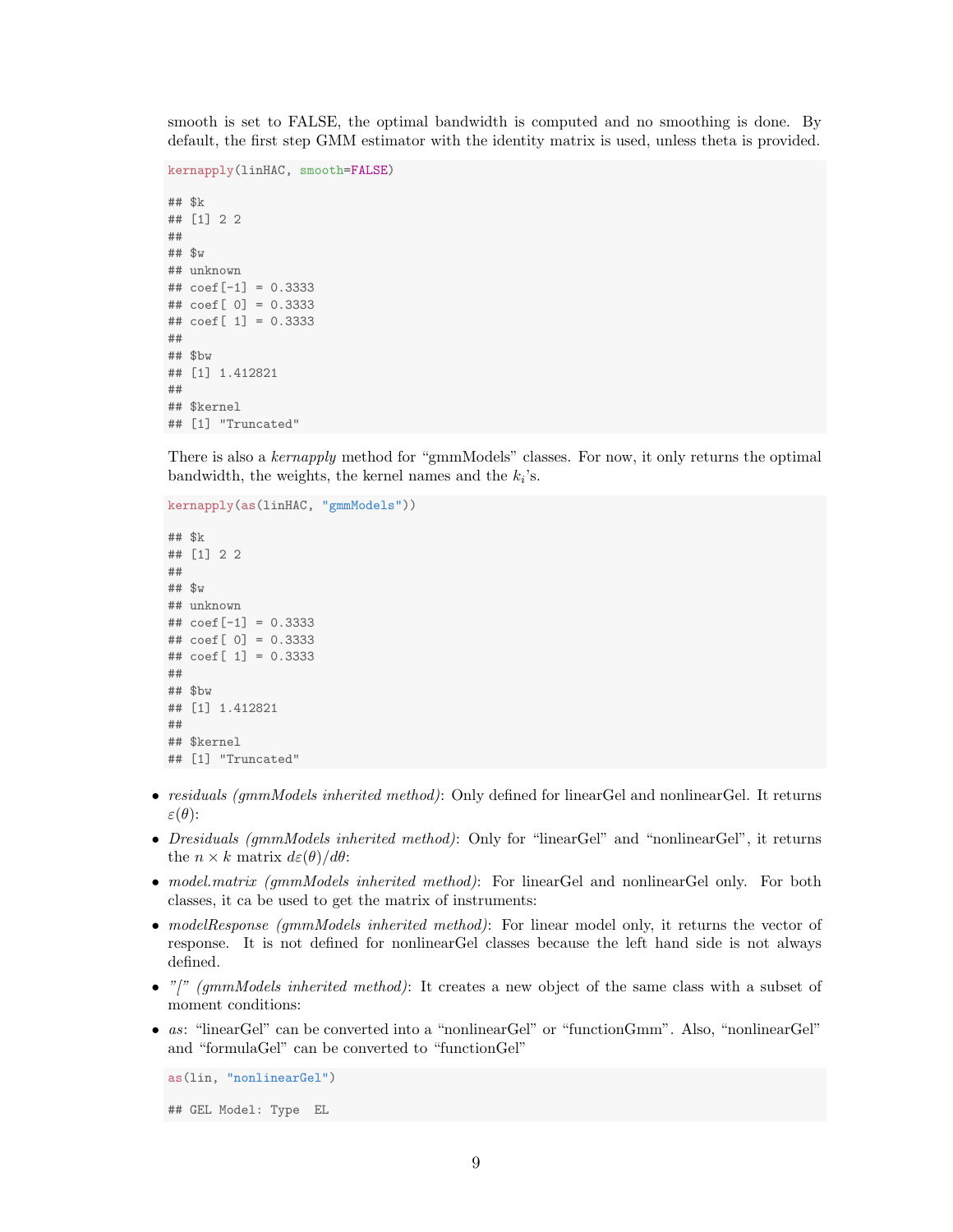```
## *******************************
## Moment type: nonlinear
## No Smoothing required
##
## Number of regressors: 3
## Number of moment conditions: 4
## Number of Endogenous Variables: 1
## Sample size: 50
as(nlin, "functionGel")
## GEL Model: Type HD
## *******************************
## Moment type: function
## No Smoothing required
##
## Number of regressors: 3
## Number of moment conditions: 5
## Sample size: 50
```
- subset (gmmModels inherited method): As for the S3 method, it creates the same class of object with a subset of the sample.
- evalMoment: It computes the  $n \times q$  matrix of moments, with the  $i^{th}$  row being  $g_i(\theta)$ ', when the "vcov" slot is not "HAC", and  $g_i^w(\theta)'$  when it is.

gt <- evalMoment(linHAC, theta=1:3)

- evalDMoment: It computes the  $p \times k$  matrix of derivatives of the sample mean of  $g_i(\theta)$ . It calls the next method when the slot "vcov" is not "HAC". Otherwise, a numerical derivative is computed using numericDeric().
- moment Vcov: It calls the next method when the slot "vcov" is not "HAC". Otherwise, it returns

$$
V = \frac{1}{n} \sum_{i=1}^{n} g_t^w(\theta) g_t^w(\theta)'
$$

• *update*: This method is used to modify existing objects. For now, only the covariance structure, the gelType and rhoFct can be modified.

```
update(lin, vcov="HAC", gelType="ET")
## GEL Model: Type ET
## *******************************
## Moment type: linear
## Smoothing: Truncated kernel and Andrews bandwidth (1.413)
## Number of regressors: 3
## Number of moment conditions: 4
## Number of Endogenous Variables: 1
## Sample size: 50
```
#### <span id="page-9-0"></span>4 Restricted models

As for "gmmModels", restrictions can be imposed on the coefficients. The union class for all restricted GEL models is "rgelModels". The classes are "rlinearGel", "rformulaGel", "rfunctionGel" and "rnonlinearGel". Each one contains its unrestricted model plus additional slots that specify the constraints. See the gmmS4 vignette for more details. The constructor is the restModel method.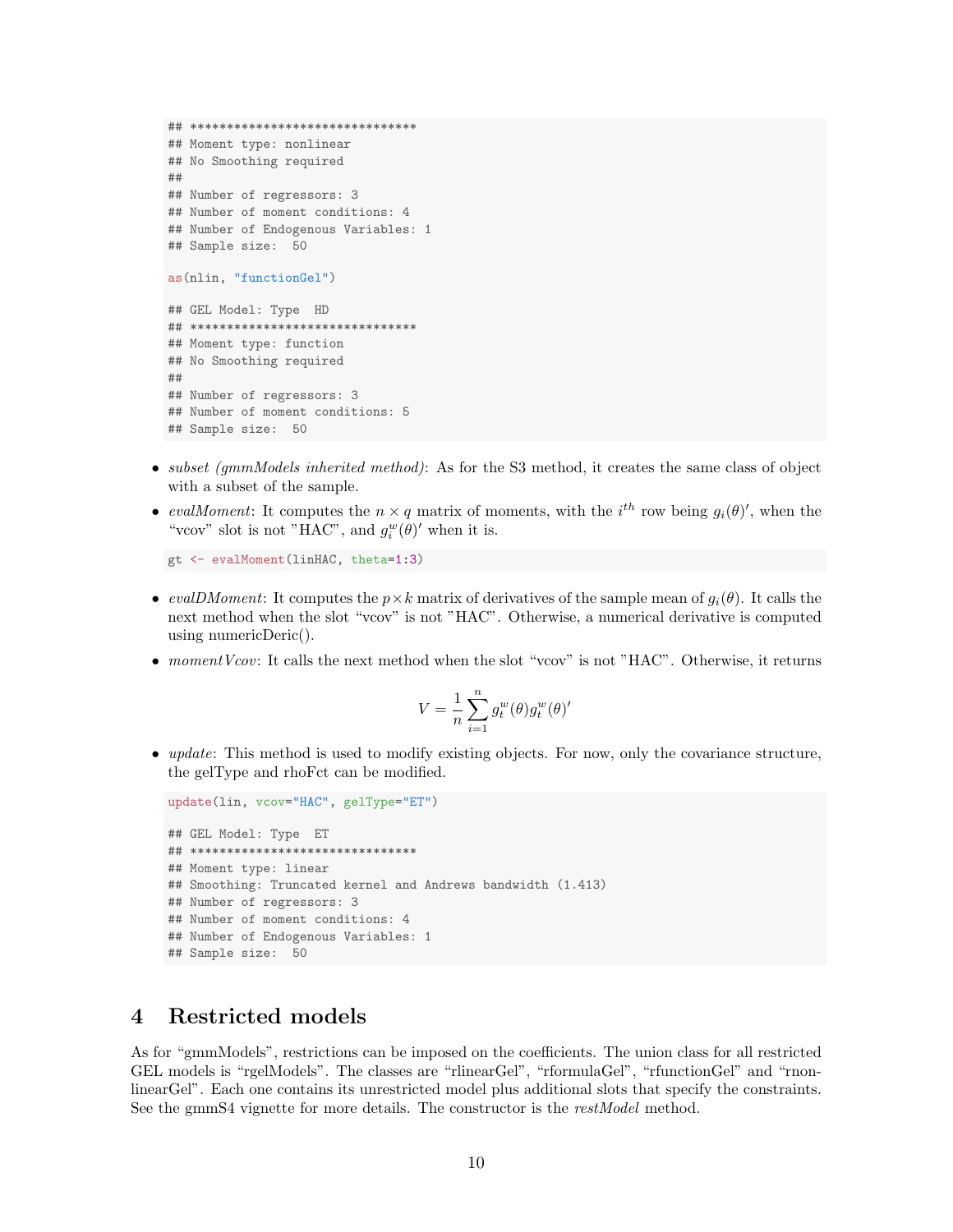```
lin2 <- gelModel(y^*x1+x2+x3+z1, x1+x2+z1+z2+z3+z4, data=simData,
                 gelType="EL", vcov="MDS")
rlin2 <- restModel(lin2, c("x1=x2", "x3=0"))
rlin2
## GEL Model: Type EL
## *******************************
## Moment type: rlinear
## No Smoothing required
##
## Number of regressors: 3
## Number of moment conditions: 7
## Number of Endogenous Variables: 1
## Sample size: 50
## Constraints:
\# \# \{x1 - x2 = 0## x3 = 0## Restricted regression:
## y = (Intercept) + (x1+x2) + z1
```
All methods described in the previous section also apply to the restricted models. For example,

e  $\leq$  residuals(rlin2, theta=c(1,1,1)) ## we now have 3 coefficients gt  $\leq$  evalMoment (rlin2, theta=c(1,1,1))

To recover the full coefficient vector, we use the coef method:

|    | $\text{coeff}(\text{rlin2}, \text{theta=1:3})$ |    |    |    |  |
|----|------------------------------------------------|----|----|----|--|
|    | ## (Intercept)                                 | x1 | x2 | xЗ |  |
| ## |                                                |    |    |    |  |

### <span id="page-10-0"></span>5 The solveGel Method

The main method to estimate a model by GEL methods is *solveGel*. The available signatures are:

```
showMethods("solveGel")
```

```
## Function: solveGel (package gmm4)
## object="gelModels"
```
The arguments are

- theta0: The initial value for the minimization algorithm. It is required if the model does not have a theta0 slot. If it has a theta0 slot, it is used by default unless a new theta0 is provided.
- lambda0: The initial value to pass to the lambda solver. By default, it is set to 0, which is its asymptotic value in case of correctly specified models.
- lamSlv: An optional function to solve for lambda. By default, getLambda() is used. The function must have the following form:

```
mylSolve <- function(gmat, lambda0, gelType=NULL, rhoFct=NULL, k=1, ...)
    {
         lambda \leftarrow \text{rep}(0,\text{ncol}(\text{gmat}))obj <- sum(colMeans(gmat)^2)
         list(lambda=lambda, convergence=0, obj=obj)
     }
```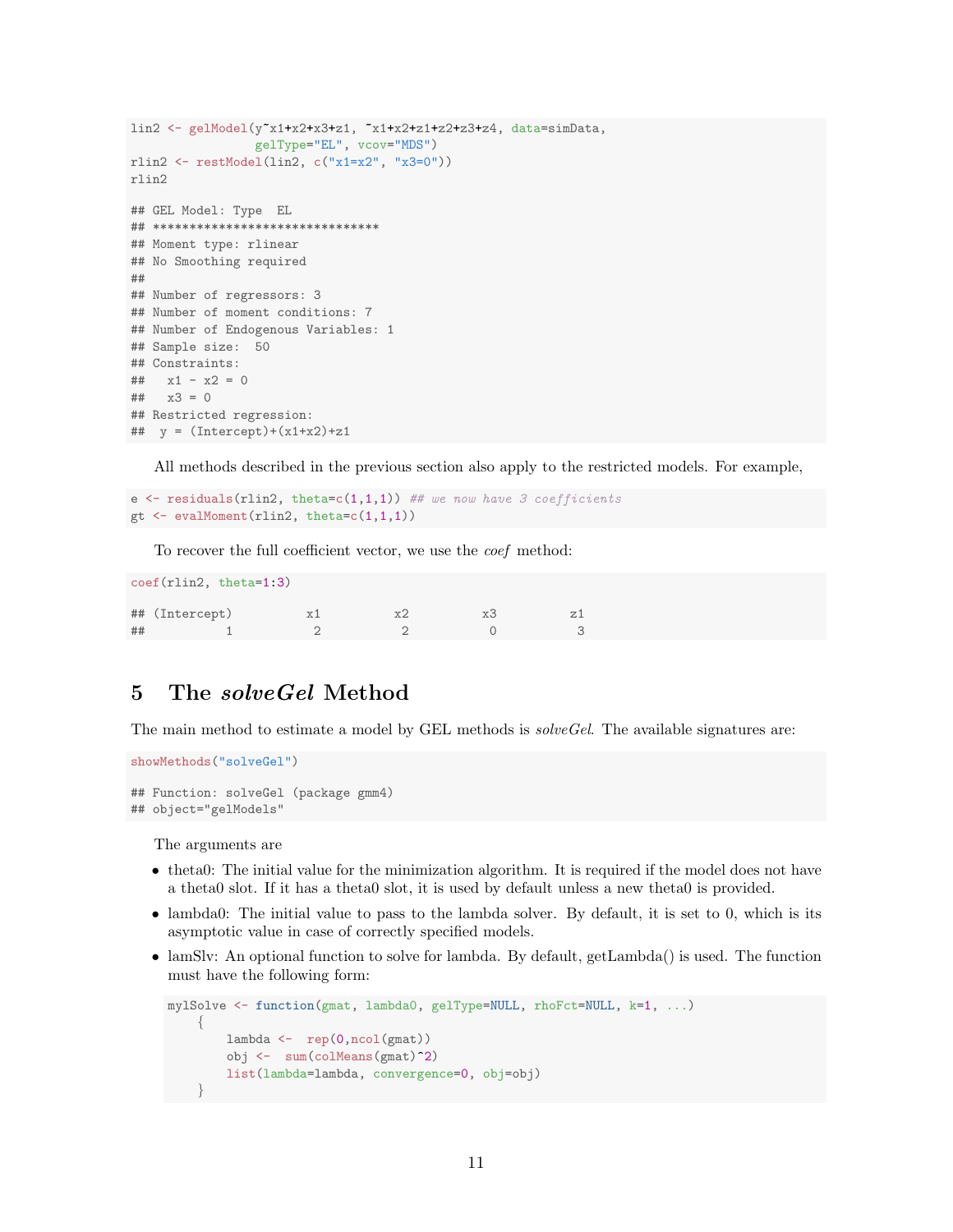Therefore, it must return a list with lambda, convergence and obj. In the above example,  $\lambda$  is set to a vector of zeros and the returned obj is  $\bar{g}(\theta)'\bar{g}(\theta)$ . The solution will therefore be the one step GMM with the weighting matrix equals to the identity.

```
solveGel(lin,c(0,0,0), lamSlv=mylSolve)
## $theta
## (Intercept) x1 x2
## -0.226153103 1.009952150 0.002381384
##
## $convergence
## [1] 0
##
## $lambda
\## (Intercept) x2 z1 z2
## 0 0 0 0
##
## $lconvergence
## [1] 0
```
To present a more realistic example, suppose we want to estimate the model using the exponentially tilted empirical likelihood (ETEL) method of [Schennach](#page-22-9) [\(2007\)](#page-22-9), we could write a function that solves the lambda using ET, and returns the empirical log-likelihood ratio:

```
mylSolve <- function(gmat, lambda0=NULL, gelType=NULL, rhoFct=NULL, k=1, ...)
    {
        gmat <- as.matrix(gmat)
        res <- getLambda(gmat, lambda0, gelType="ET", k=k)
        gml <- c(gmat%*%res$lambda)
        w \leftarrow \exp(gml)w \leftarrow w/\text{sum}(w)n <- nrow(gmat)
        resbbj \leftarrow mean(-log(w*n))res
    }
etelFit <- solveGel(lin,c(1,1,0), lamSlv=mylSolve)
etelFit$theta
## (Intercept) x1 x2
## 1.3266917 0.8504703 -0.1030545
```
That's equivalent to setting gelType to "ETEL":

```
solveGel(update(lin, gelType="ETEL"), c(1,1,0))$theta
## (Intercept) x1 x2
## 1.3266917 0.8504703 -0.1030545
```
- coefSlv: A character string that indicates the name of the minimization solver used to obtain  $\hat{\theta}$ . By default, "optim" is use. The other options are "nlminb" and "constrOptim".
- IControl: A list of options for the lambda solver. It is passed to getLambda() or lamSlv() if provided. For example, we can use the Wu method for EL as follows:

```
solveGel(lin, c(1,1,0), lControl=list(algo="Wu"))$theta
## (Intercept) x1 x2
## 1.3272620 0.8505003 -0.1031604
```
• tControl: A list of control for the coefSlv function. We could, for example, use the following options: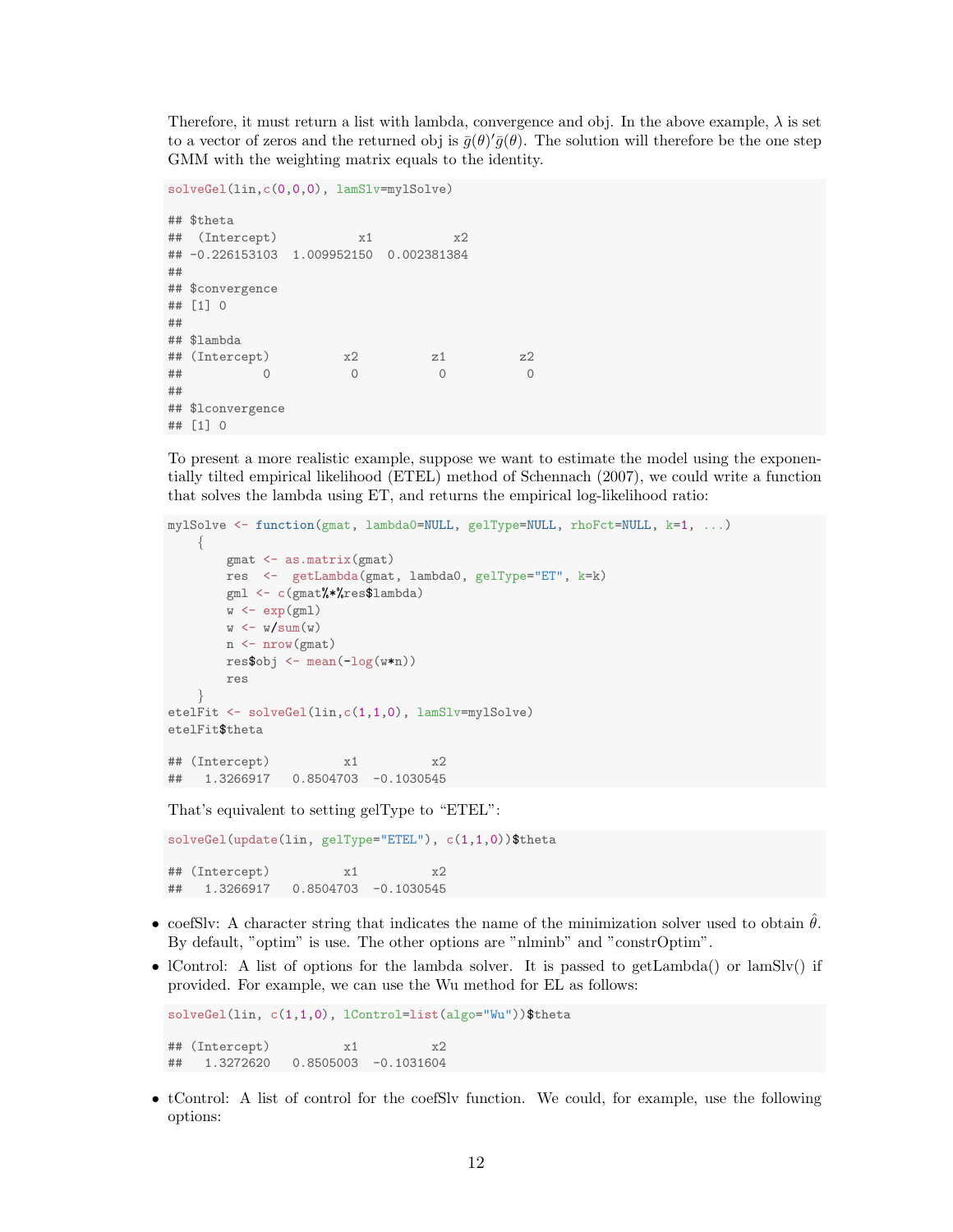```
solveGel(lin, c(1,1,0), lControl=list(algo="Wu"),
        tControl=list(method="BFGS", control=list(maxit=2000, reltol=1e-9)))$theta
## (Intercept) x1 x2
## 1.3271920 0.8505091 -0.1031434
```
In that particular case, the list is directly passed to optim().

The method returns a list with: theta= $\hat{\theta}$ , lambda= $\lambda$ , convergence = convergence message and code for  $\theta$ , and lconvergence = convergence message and code for  $\lambda$ .

### <span id="page-12-0"></span>6 The modelFit Method

This is the main estimation method. It returns an object of class "gelfit". The arguments are:

- object: Any object that belongs to the union class "gelModels"
- getType: Optional type of GEL if we want to estimate the model with a type that is different from the one defined in the object.
- rhoFct: Optional  $\rho(v)$  function if we want to estimate the model with a function that is different from the one defined in the object.
- initTheta: Method to obtain the starting value for  $\theta$ . By default, the one step GMM is used. The other option is to use the one included in the object.
- theta0: The stating value for  $\theta$ . If provided, the argument initTheta is ignored.
- lambda0: Starting value for  $\lambda$ . By default, a vector of zeros is used.
- vcov: Logical argument that specifes if the covariance matrices of  $\hat{\theta}$  and  $\hat{\lambda}$  should be computed? It is FALSE by default.
- ... : Additional argument that is passed to the *gelSolve* method.

In general, it works fine with the default arguments:

```
fit <- modelFit(lin)
```
The following slots are available for the "gelfit" object:

```
showClass("gelfit")
## Class "gelfit" [package "gmm4"]
##
## Slots:
##
## Name: theta convergence lambda lconvergence call
## Class: numeric numeric numeric numeric callORNULL
##
## Name: type vcov model
## Class: character list gelModels
```
#### <span id="page-12-1"></span>6.1 Methods for "gelfit" classes

• print: It prints the model,  $\hat{\theta}$  and  $\hat{\lambda}$ . The arguments "model" and "lambda" can be set to FALSE to avoid printing them.

```
fit <- modelFit(lin, lControl=list(algo="Wu"))
print(fit, lambda=FALSE, model=FALSE)
```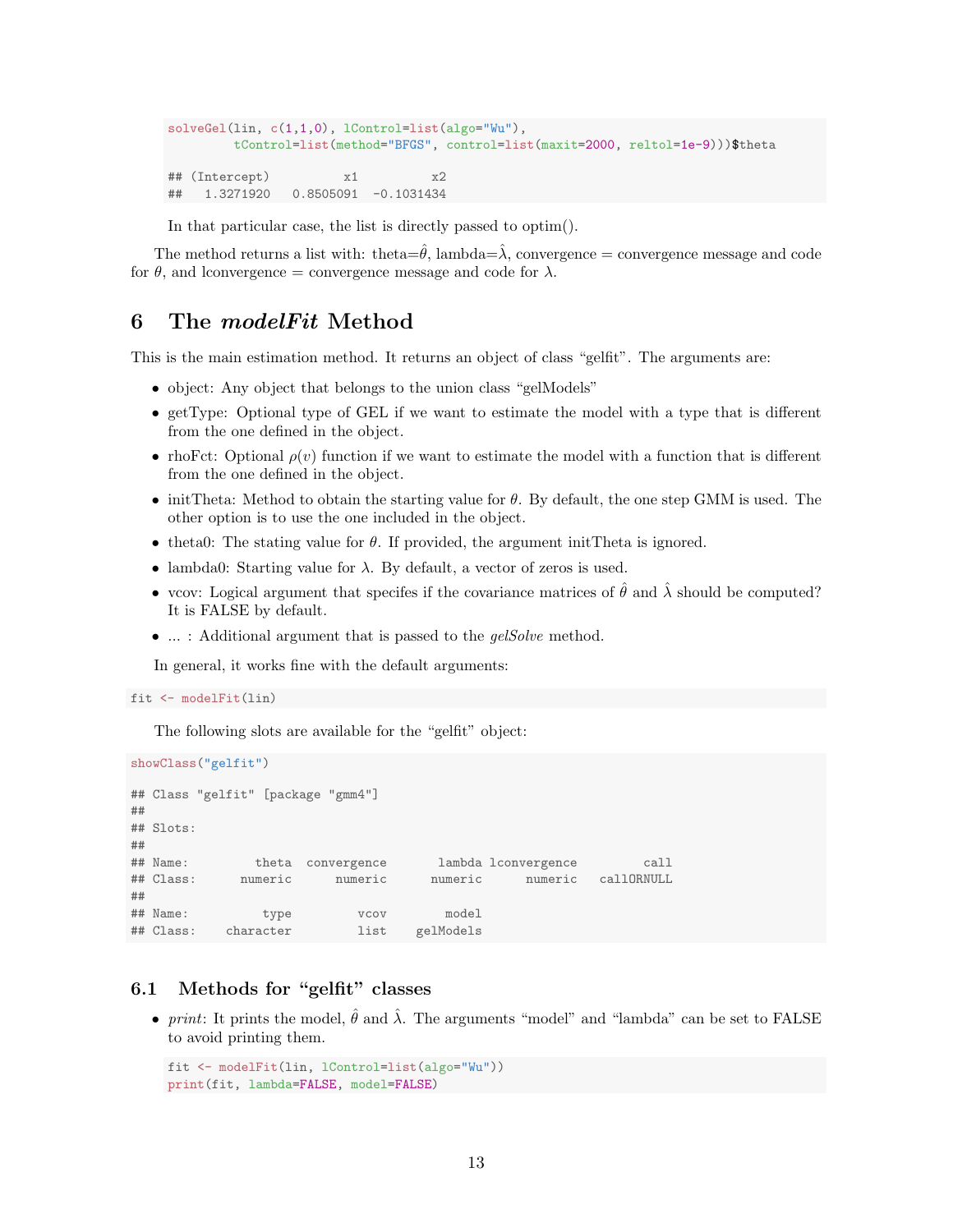## ## Estimation: EL ## Convergence Theta: 0 ## Convergence Lambda: 0 ## coefficients: ## (Intercept) x1 x2 ## 1.3270715 0.8505249 -0.1031374

- residuals: For "linearGel" and "nonlinearGel", it returns the difference between the left hand side and right hand side.
- getImpProb: It computes the vector of implied probabilities  $\hat{p}_i$ 's. By default, they are defined as:

$$
\hat{p}_i = \frac{-\rho'(g_i(\hat{\theta}))/n}{\sum_{j=1}^n -\rho'(g_j(\hat{\theta}))/n}
$$

The options are

– posProb: This option is only considered for EEL type of GEL. If set to TRUE, the method of [Antoine et al.](#page-22-10) [\(2007\)](#page-22-10) is used to compute the probabilities:

$$
\tilde{p}_i = \frac{\hat{p}_i + \varepsilon/n}{1 + \varepsilon},
$$

where  $\varepsilon = -n \min(\min_i(\hat{p}_i), 0)$ , and  $\hat{p}_i = -\rho'(g_i(\hat{\theta}))/n$ , which is the unormalized version of the above definition. It is then normalized to sum to 1. The method is only needed when we want to compute moments based on them. It is therefore set to FALSE by default.

– normalize: If TRUE, the default, the above normalized version is returned. If FALSE, it returns  $-\rho'(g_i(\hat{\theta}))/n$ .

The method returns a list with pt, the vector  $\{\hat{p}_i\}$ , conv $\text{Mom} = \sum_{i=1}^n \hat{p}_i g_i(\hat{\theta})$ , and convProb =  $|(\sum_{i=1}^n \hat{p}_i)-1|$ . convMom is important, because it indicates if the estimation went well. It should be a vector close to zero.

pt <- getImpProb(fit) pt\$convMom ## (Intercept) x2 z1 z2 ## -1.441989e-17 -1.114560e-16 1.700842e-17 -4.645806e-17

• vcov: It returns the covariance matrices of  $\hat{\theta}$  and  $\hat{\lambda}$  in a list. The returned covariance matrix for  $\theta$  is:

$$
\hat{\Sigma} = \frac{1}{n} \left[ \hat{G}' \hat{\Omega}^{-1} \hat{G} \right]^{-1}
$$

when the "vcov" component of the object is not "HAC", with

$$
\hat{G} = \frac{1}{n} \sum_{i=1}^{n} \frac{d g_i(\hat{\theta})}{d \theta},
$$

and

$$
\hat{\Omega} = \frac{1}{n} \sum_{i=1}^{n} g_i(\hat{\theta}) g_i(\hat{\theta})'.
$$

For HAC specification, the covariance matrix is:

$$
\hat{\Sigma}_w = \frac{1}{n} \left[ \hat{G}'_w \hat{\Omega}_w^{-1} \hat{G}_w \right]^{-1},
$$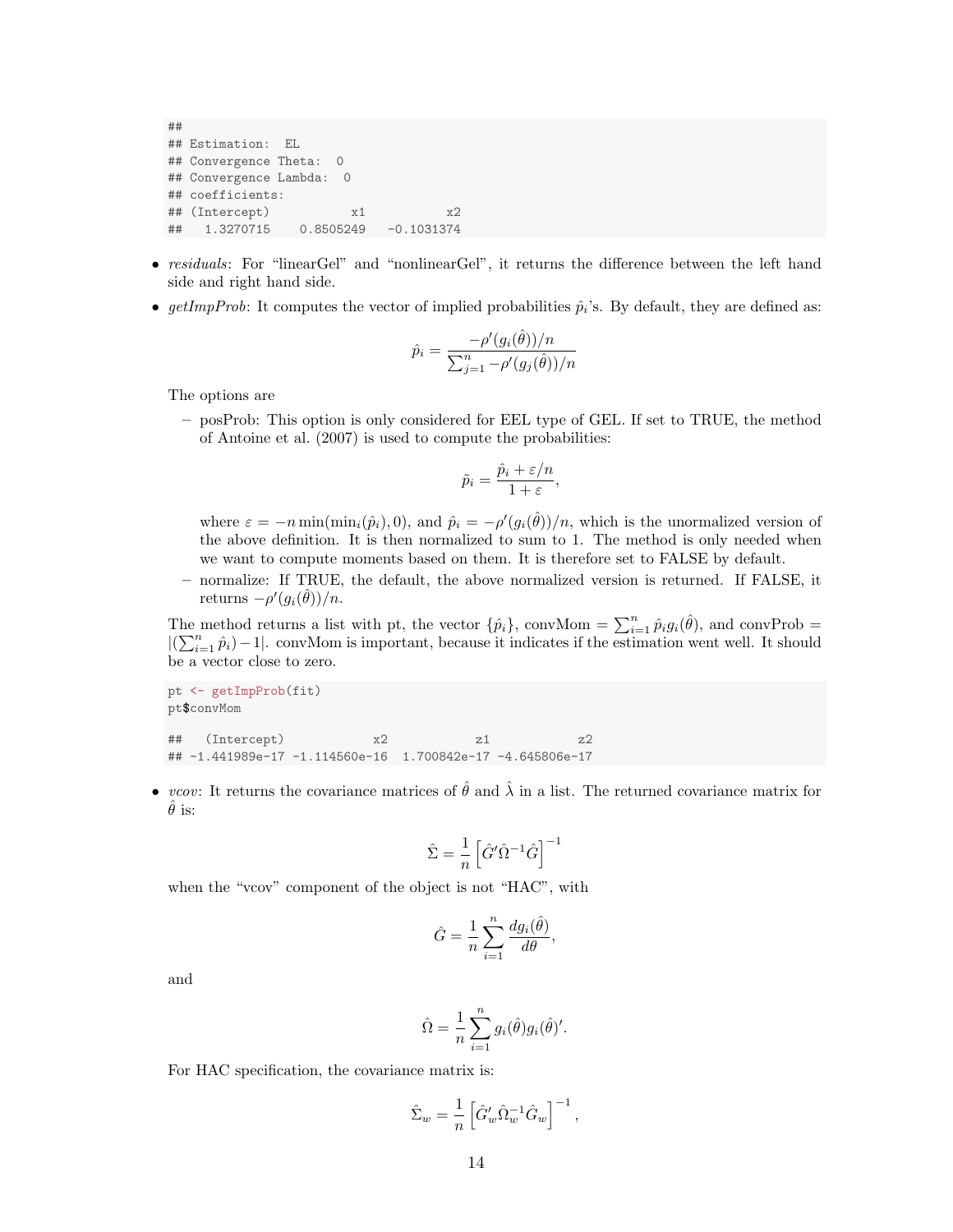with

$$
\hat{G}_w = \frac{1}{nk_1} \sum_{i=1}^n \frac{dg_i^w(\hat{\theta})}{d\theta}
$$

and

$$
\hat{\Omega}_w = \frac{b}{nk_2} \sum_{i=1}^n g_i^w(\hat{\theta}) g_i^w(\hat{\theta})',
$$

where b is the bandwidth and the scalars  $k_1$  and  $k_2$  are determined by the kernel. The values of  ${k_1, k_2}$  are  ${2, 2}$  when the smoothing is based on the Truncated kernel, which implies Bartlett for the HAC estimator, and  $\{1, 2/3\}$  when the smoothing is based on the Bartlett kernel, which implies Parzen for the HAC estimator.

Using the above definitions, the returned covariance matrix for  $\lambda$  is

$$
\widehat{Var(\hat{\lambda})} = \frac{1}{n} \left[ \hat{\Omega}^{-1} - \hat{\Omega}^{-1} \hat{G} \hat{\Sigma} \hat{G}' \hat{\Omega}^{-1} \right]
$$

for non-smoothed moments, and

$$
\widehat{Var(\hat{\lambda})}_w=\frac{b^2}{n}\left[\hat{\Omega}_w^{-1}-\hat{\Omega}_w^{-1}\hat{G}_w\hat{\Sigma}_w\hat{G}_w'\hat{\Omega}_w^{-1}\right]
$$

for smoothed moments. The method has two additional arguments. The first is "withImpProb", which is FALSE by default. if set to TRUE, all moment estimations in the form  $\sum_{i=1}^{n}$   $\int_{i}^{n}$ are replaced by  $\sum_{i=1}^{n} \hat{p}_i ||_i$ . The second argument is tol, which is a tolerance level for too small diagonal elements of the covariance matrix of  $\lambda$ . When some moment conditions are not binding, the estimated variance of the associated Lagrange multiplier may be too small or even negative, which is a numerical problem. To avoid negative values, tol is the minimum value the diagonal elements can take.

• summary: It returns an object of class "summaryGel". It returns the usual tables in estimation methods. The only argument is ... which is passed to the ( vcov) method.

```
summary(fit)
```

```
## GEL Model: Type EL
## *******************************
## Moment type: linear
## No Smoothing required
##
## Number of regressors: 3
## Number of moment conditions: 4
## Number of Endogenous Variables: 1
## Sample size: 50
## Convergence Theta: 0
## Convergence Lambda: 0
## Average |Sum of pt*gt()]|: 4.7336e-17
## |Sum of pt - 1|: 0
##
## coefficients:
## Estimate Std. Error t value Pr(>|t|)
## (Intercept) 1.32707 0.86365 1.5366 0.12440
## x1 0.85052 0.11121 7.6480 2.041e-14 ***
## x2 -0.10314 0.06054 -1.7036 0.08845 .
## ---
## Signif. codes: 0 '***' 0.001 '**' 0.01 '*' 0.05 '.' 0.1 ' ' 1
```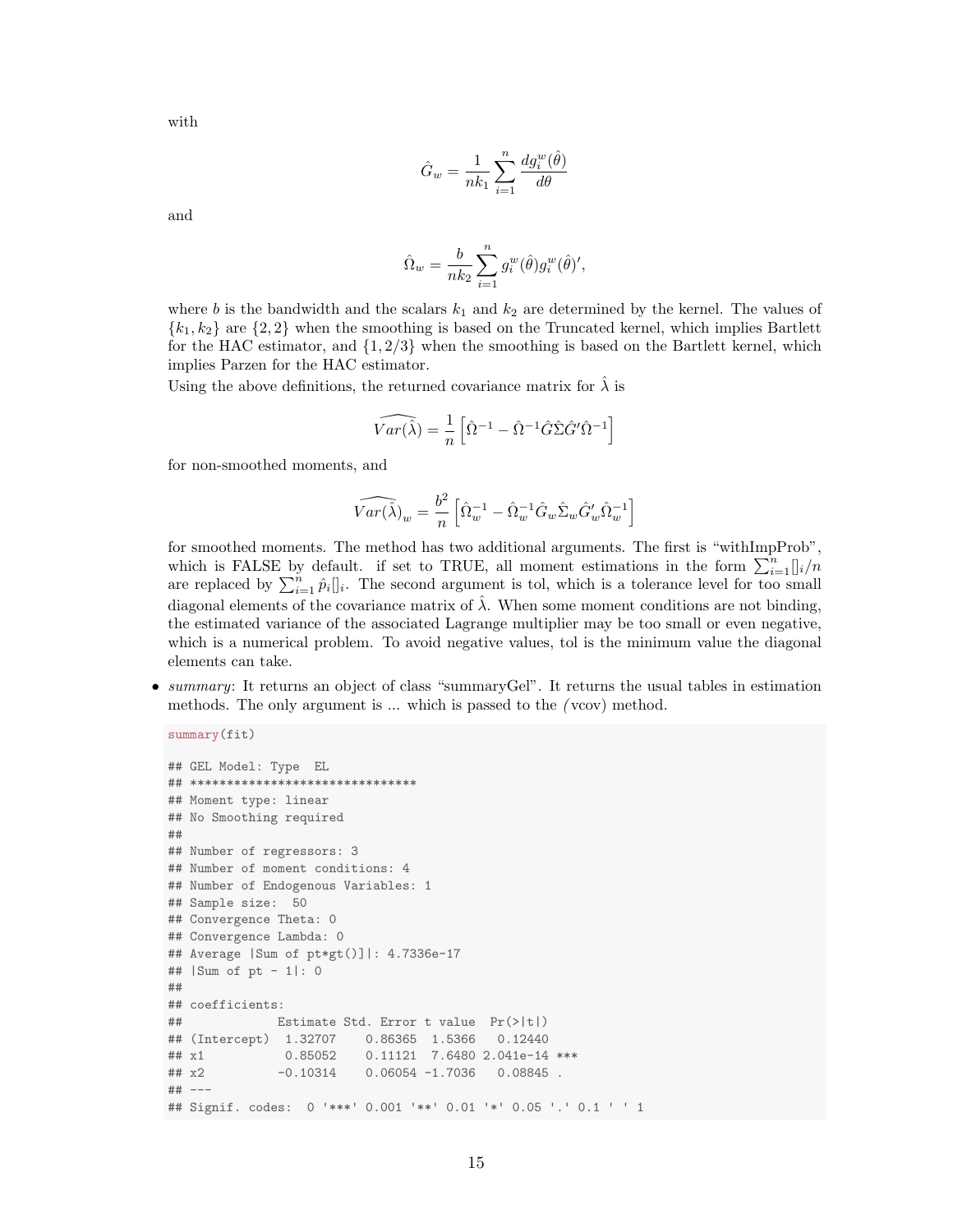```
##
## Lambdas:
## Estimate Std. Error t value Pr(>|t|)
## (Intercept) 0.031751 0.070088 0.4530 0.6505
## x2 0.016730 0.046190 0.3622 0.7172
## z1 -0.027515 0.063545 -0.4330 0.6650
## z2 -0.075503 0.204461 -0.3693 0.7119
##
## Test E(g)=0## Statistics df pvalue
## LR: 0.13377 1 0.71455
## LM: 0.13681 1 0.71147
## J: 0.13212 1 0.71624
```
• specTest It returns the likelihood ratio (LR), Lagrange multiplier (LM) and J test, for the hypothesis  $H_0: E(g(\theta)) = 0$ . The signature is ("gelfit", "missing"), so the second argument, which, is not used. The argument type is set to "ALL" by default, which means that the three test are returned. Alternatively we can specify a single test. It returns an object of class "specTest" which possesses a *print* method.

```
specTest(fit)
##
## Test E(g)=0## Statistics df pvalue
## LR: 0.13377 1 0.71455
## LM: 0.13681 1 0.71147
## J: 0.13212 1 0.71624
```
• confint: It returnd confidence itervals for  $\theta$  or  $\lambda$  By default, a simple Wald type interval is constructed. The parm argument allows to select just a few parameters. By default, it is done for all.

```
confint(fit, parm=1:2, level=0.90)
##
## Wald type confidence interval
## 0.05 0.95
## (Intercept) -0.09351 2.748
## x1 0.66760 1.033
confint(fit, level=0.90, lambda=TRUE)
##
## Wald confidence interval for Lambda
## 0.05 0.95
## (Intercept) -0.08353 0.14704
## x2 -0.05925 0.09271
## z1 -0.13204 0.07701
## z2 -0.41181 0.26081
```
The "vcov" argument is used to provide the method with another covariance matrix. The ... is passed to the *vcov* method.

Confidence interval can also be semi-parametric, by inverting any of the specification test. To undertand how it is constructed, let us define  $\hat{\theta}_{-i}$  as the vector  $\hat{\theta}$  without  $\hat{\theta}_i$ , and  $\tilde{\theta}_{-i}(\theta_i)$  its estimate for a given  $\theta_i$ . Let  $S(\theta_i, \theta_{-i})$  be one of the specification test evaluated at  $\{\theta_i, \theta_{-i}\}.$ Under the null that  $\theta_i$  is the true value,

$$
T(\theta_i) = S(\theta_i, \tilde{\theta}_{-i}(\theta_i)) - S(\hat{\theta}_i, \hat{\theta}_{-i}) \stackrel{d}{\rightarrow} \chi_1^2
$$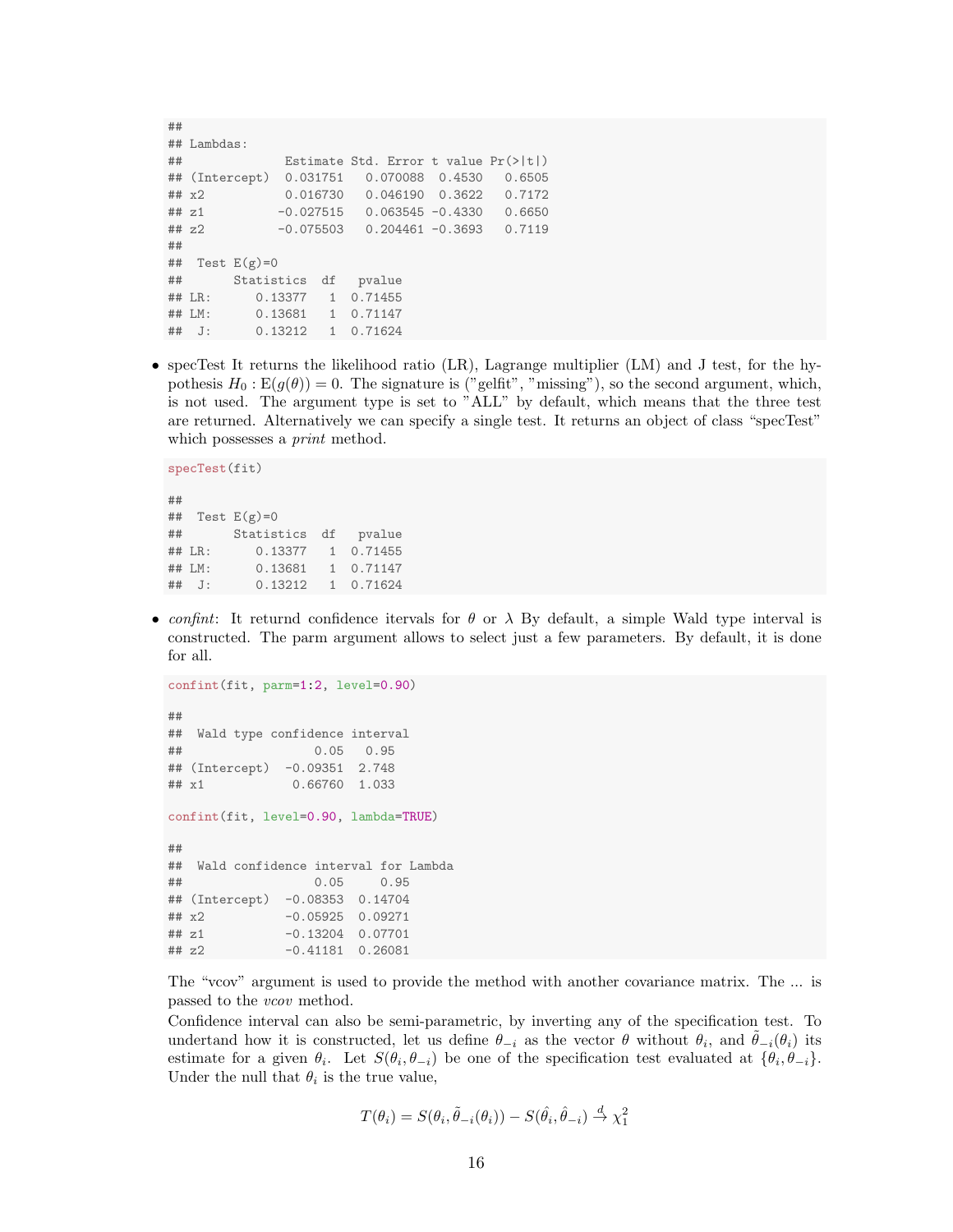The following  $(1 - \alpha)$  confidence interval for  $\theta_i$  is therefore asymptotically valid (given some regularity conditions):

$$
\{\theta_i | T(\theta_i) \le C_{1-\alpha}\}
$$

where  $C_{1-\alpha}$  is the  $(1-\alpha)$  quantile of the  $\chi_1^2$  distribution. To get  $\tilde{\theta}_{-i}$ , we need to estimate a restricted model for each  $\theta_i$  and search for  $T(\theta_i) = C_{1-\alpha}$ . This is done by setting type "invLR", "invLM", or "invJ". A function that returns  $[T(\theta_i) - C_{i-\alpha}]$  is passed to the uniroot() function using intervals on both sides of  $\hat{\theta}_i$ . The argument "fact" is used to control the wideness of the interval passed to uniroot(). By default, the two intervals are (one for the left value and one for the right value of the confidence interval)  $[\hat{\theta}_i - 3s_i, \hat{\theta}_i]$  and  $[\hat{\theta}_i, \hat{\theta}_i + 3s_i]$ , where  $s_i$  is the standard error of  $\hat{\theta}_i$ . If the method fails, it is possible to adjust the intervals with "fact".

```
confint(fit, 1:2, type="invLR", level=0.90)
##
## Confidence interval based on the inversion of the LR test
## 0.05 0.95
## (Intercept) -0.2466 2.664
## x1 0.6722 1.060
```
A common application in introductory course on EL, is to compute EL confidence interval for a mean. Here, it is done by first creating a model with only one intercept and an intercept as instrument:

```
muModel <- gelModel(x1~1, ~1, gelType="EL", data=simData)
```
We then fit the model:

```
muFit <- modelFit(muModel, tControl=list(method="Brent", lower=-10, upper=10),
                  lControl=list(algo="Wu"))
muFit@theta
## (Intercept)
```
## 5.072075

The solution is just the sample mean:

```
mean(simData$x1)
```
## [1] 5.072075

We can then compute the EL confidence interval:

```
confint(muFit, type="invLR")
##
## Confidence interval based on the inversion of the LR test
## 0.025 0.975
## (Intercept) 4.294 5.927
```
We will see below that we can construct GEL intervals in one step, using the *confint* method for "numeric" vectors.

• *update*: The method is used to re-estimate a model with different specifications, keeping all the others equal. Suppose we start with the estimation using the [Wu](#page-22-8) [\(2005\)](#page-22-8) algorithm:

```
fit <- modelFit(lin, lControl=list(algo="Wu"))
fit@theta
## (Intercept) x1 x2
## 1.3270715 0.8505249 -0.1031374
```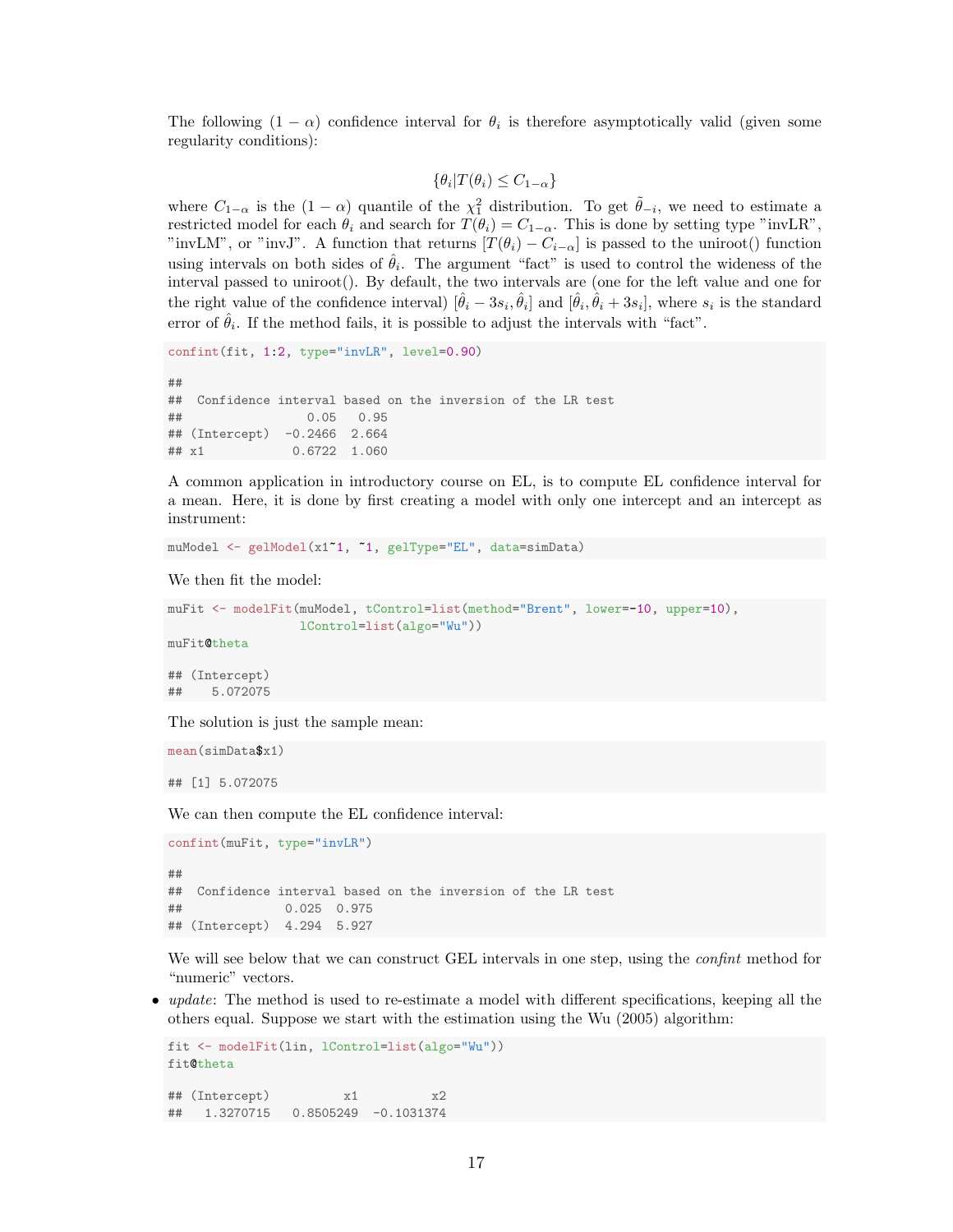We want to re-estimate the model with the same algorithm for  $\lambda$  but a different one for  $\theta$ :

```
fit2 <- update(fit, coefSlv="nlminb")
fit2@theta
## (Intercept) x1 x2
## 1.3270608 0.8505255 -0.1031361
```
We can also change the type of GEL (here we reset the lControl because "Wu" is only for EL):

```
fit3 <- update(fit2, gelType="ET", lControl=list())
fit3@theta
## (Intercept) x1 x2
## 1.3324427 0.8498311 -0.1034840
```
It is also possible to pass a new model to update. This is particularly useful to estimate a restricted model with the same numerical methods. This is used by *confinit* to compute the interval by the inverse of the specification test.

```
rlin <- restModel(fit3@model, "x1=1")
update(fit3, newModel=rlin)
## GEL Model: Type ET
## *******************************
## Moment type: rlinear
## No Smoothing required
##
## Number of regressors: 2
## Number of moment conditions: 4
## Number of Endogenous Variables: 1
## Sample size: 50
## Constraints:
## x1 = 1## Restricted regression:
\## (y-x1) = (Intercept)+x2
##
## Estimation: ET
## Convergence Theta: 0
## Convergence Lambda: 0
## coefficients:
## (Intercept) x2
## 0.23219597 -0.05177569
## lambdas:
## (Intercept) x2 z1 z2
## -0.23451899 0.02899777 0.16810567 -0.09212368
```
Here, fit3 is an ET estimation. If we restrict the model lin, which is EL, the update will also use EL. That's why restModel is applied to the model in fit3.

### <span id="page-17-0"></span>7 The evalModel Method

This method create a "gelfit" object without estimation. It is possible to simply fix  $\lambda$  and  $\theta$ :

```
print(evalModel(lin, theta=c(1,2,3), lambda=rep(.1,4)), model=FALSE)
##
## Estimation: Eval-EL with fixed lambda
## Convergence Theta: 1
```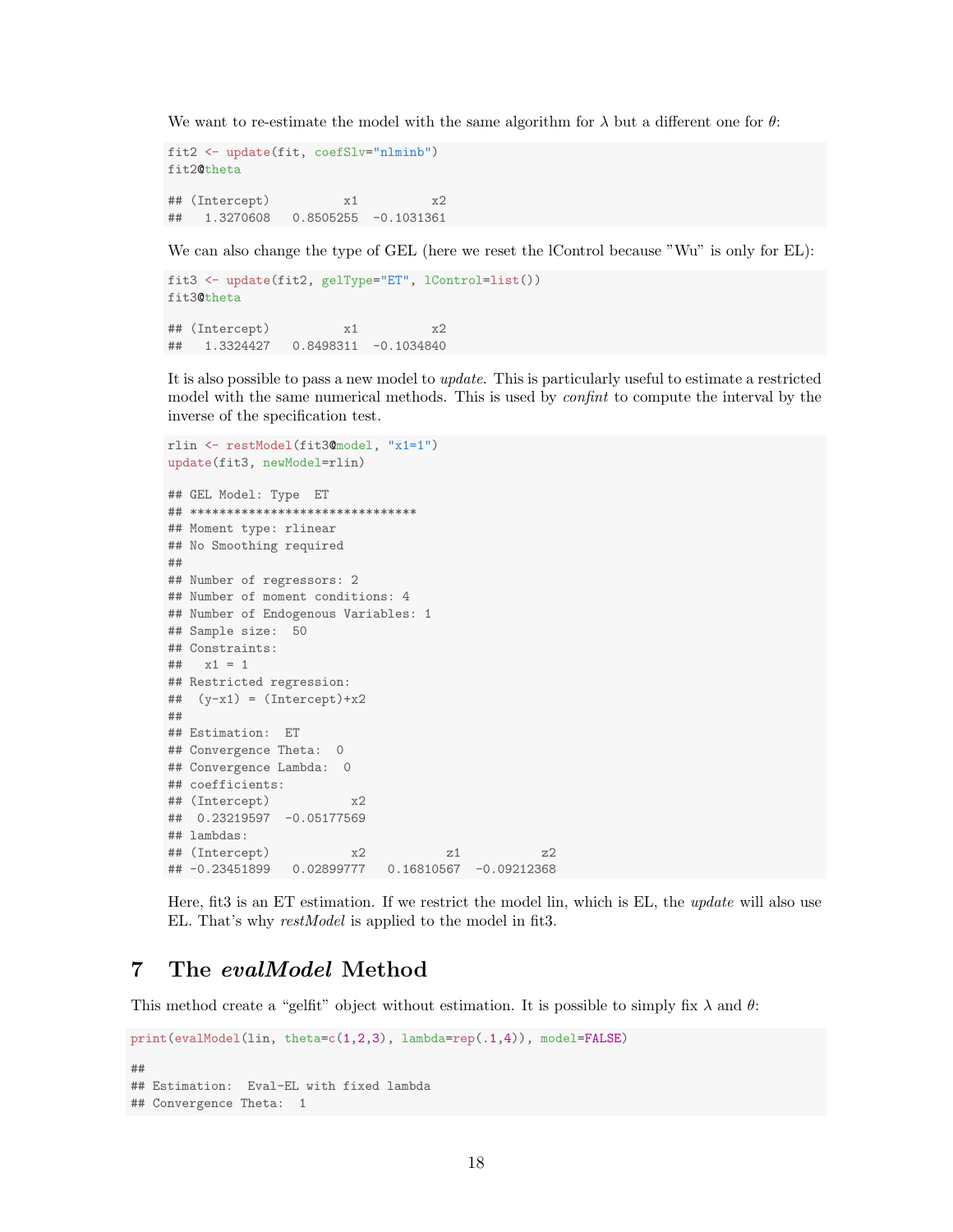|    | ## Convergence Lambda: |                |     |     |
|----|------------------------|----------------|-----|-----|
|    | ## coefficients:       |                |     |     |
|    | ## (Intercept)         | x1             | x2  |     |
| ## |                        | $\mathfrak{D}$ | З   |     |
|    | ## lambdas:            |                |     |     |
|    | ## (Intercept)         | x2             | z1  | z2  |
| ## |                        | O 1            | O 1 | O 1 |

If the  $\lambda$  is not provided, then it is estimated for the given  $\theta$ . It is like calling getLambda() with  $g(\theta)$  as "gmat". The difference is that a "gelfit" object is returned. It is particularly usefull when we estimate restricted models in which the number of restriction is equal to the number of coefficients. It is use by confint method for the confidence interval on the mean (see above):

```
specTest(evalModel(muModel, theta=4), type="LR")
##
## Test E(g)=0## Statistics df pvalue
## LR: 7.5096 0 NA
```
The problem with the *evalModel* is that not much effort is put on adjusting the parameters of the model. Above, it says that the degrees of freedom is 0. It is just not an estimation method. A proper estimation of the above would be done with modelFit:

```
rmuModel <- restModel(muModel, R=matrix(1,1,1), rhs=4)
specTest(modelFit(rmuModel))
##
## Test E(g)=0## Statistics df pvalue
## LR: 7.5096 1 0.0061372
## LM: 10.6270 1 0.0011145
## J: 5.8924 1 0.0152066
```
In that case *modelFit* is calling *evalModel*.

### <span id="page-18-0"></span>8 One function to fit them all: gel4

Most users will prefer to avoid going through the steps of building a model and fitting it. The gel4() function build the model, fit it and return the "gelfit" object. The arguments are similar to the ones described above for *modelFit*, gelSolve and gelModel().

- Arguments for the model: "g", "x", "theta0", "gelType","rhoFct", "vcov", "grad", "vcovOptions", "centeredVcov", and "data". See gelModel() above for details. The additional arguments "cstLHS" and "cstRHS" are to estimate restricted models. "chstLHS" is passed to restModel as "R" and "cstRHS" is passed as "rhs". The default getType is "EL", and the default "vcov" is "MDS"
- Arguments for the estimation: "lamSlv", "coefSlv", "initTheta", "lControl" and "tControl". The default coefSlv is "optim", the default lamSlv is getLambda(), and the default initTheta is "gmm". See *solveGel* and *modelFit* above for more details.
- The argument "getVcov" is passed to *modelFit* as vcov. Therefore, if it is set to TRUE, the covariance matrices are computed.

We can estimate the models from Section [2](#page-3-0) as follows.

```
fit <- gel4(y^*x1+x2, x2+x1+x2, data=simData, vcov="iid", gelType="EL",lControl=list(algo="Wu"))
print(fit, model=FALSE)
```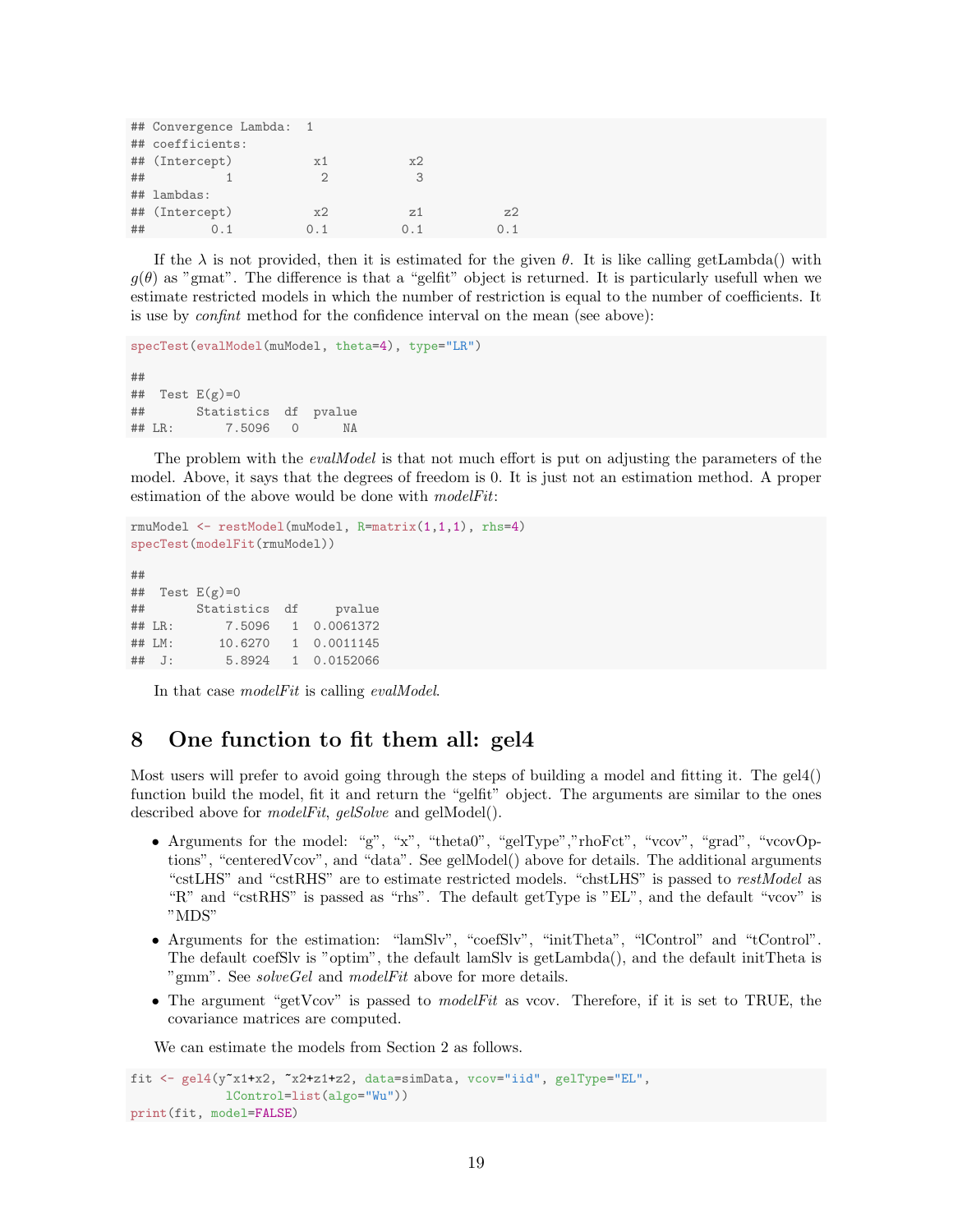## ## Estimation: EL ## Convergence Theta: 0 ## Convergence Lambda: 0 ## coefficients: ## (Intercept) x1 x2 ## 1.3270715 0.8505249 -0.1031374 ## lambdas:  $\#$ # (Intercept)  $x2$  z1 z2 ## 0.03175148 0.01673016 -0.02751524 -0.07550335

To change the initial values in the linear case, we have to provide it and set initTheta to "theta0".

```
fit <- gel4(y"x1+x2, "x2+z1+z2, data=simData, vcov="iid", gelType="EL",
           lControl=list(algo="Wu"), theta0=c(1,1,0), initTheta="theta0")
coef(fit)
## (Intercept) x1 x2
## 1.3272620 0.8505003 -0.1031604
```
To estimate the model with the restiction  $x1 = x2$ , we set  $cstLHS$  as R in the restModel method:

```
fit <- gel4(y~x1+x2, ~x2+z1+z2, data=simData, vcov="iid", gelType="EL",
           lControl=list(algo="Wu"), cstLHS="x2=x1")
print(fit, model=FALSE)
##
## Estimation: EL
## Convergence Theta: 0
## Convergence Lambda: 0
## coefficients:
## (Intercept) (x1+x2)
## 8.835489 -0.313172
## lambdas:
## (Intercept) x2 z1 z2
## 0.2705212100 -0.0004247482 -0.2049316654 -0.0190353209
```
For the formula type, a named theta0 is required for the same reason it is required in gelModel(). The names are used to locate the coefficients in the formulas.

```
theta0=c(mu=1,sig=1)
x \leftarrow \text{simData\$x1}dat \leq data.frame(x=x, x2=x^2, x3=x^3, x4=x^4)
gform <- list(x~mu,
             x2~mu^2+sig,
             x3~mu^3+3*mu*sig,
             x4~mu^4+6*mu^2*sig+3*sig^2)
fit <- gel4(g=gform, gelType="EEL", theta0=theta0, vcov="MDS", data=dat)
print(fit, model=FALSE)
##
## Estimation: EEL
## Convergence Theta: 0
## Convergence Lambda: 0
## coefficients:
## mu sig
## 4.708788 4.532422
## lambdas:
## Mom_1 Mom_2 Mom_3 Mom_4
## -1.068346459 0.427092184 -0.055895513 0.002262411
```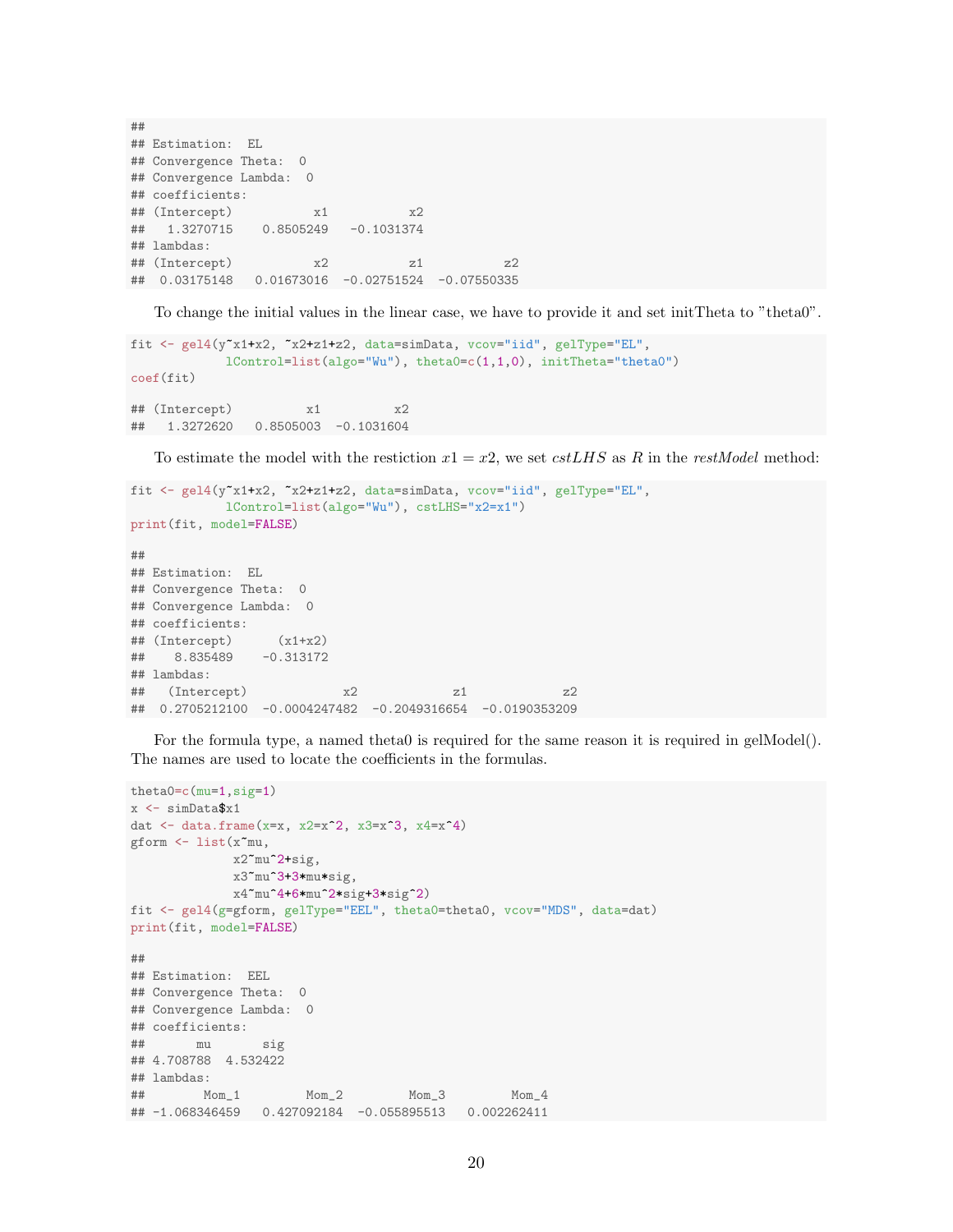For the function type, theta0 is required because the moment function is evaluated when the model is created. It is also the starting value if initTheta is set to "theta0". the argument x must be provided, because it is the second argument of the moment function

```
fct \leftarrow function(theta, x)
   \text{cbind}(x-\text{theta}[1], (x-\text{theta}[1])^2-\text{theta}[2],(x-\theta[1])^3, (x-\theta[1])^4-3*\theta[2]^2)dfct \leftarrow function(theta, x)
    {
        m1 \leftarrow \text{mean}(x-\text{theta}[1])m2 \leftarrow \text{mean}((x-\text{theta}[1])^2)m3 \leftarrow mean((x-theta[1])<sup>\sim</sup>3)
        matrix(c(-1, -2*m1, -3*m2, -4*m3),
                  0, -1, 0, -6*theta[2]), 4, 2)
    }
fit \leq gel4(g=fct, x=simData$x3, theta0=c(1,1), grad=dfct, vcov="iid", gelType="ET")
print(fit, model=FALSE)
##
## Estimation: ET
## Convergence Theta: 0
## Convergence Lambda: 0
## coefficients:
## theta1 theta2
## 0.1141211 0.8202440
## lambdas:
## h1 h2 h3 h4
## 0.24454964 -0.79959184 -0.09938776 0.16246546
```
The last type is non-linear models, which requires a named theta0 as for the formula type.

```
theta0=c(b0=1, b1=0, b2=0)
gform \langle- y<sup>o</sup>exp(b0+b1*x1+b2*x2)
fit <- gel4(gform, ~z1+z2+z3+x2, theta0=theta0, vcov="MDS", data=simData,
              gelType="HD")
print(fit, model=FALSE)
##
## Estimation: HD
## Convergence Theta: 0
## Convergence Lambda: 0
## coefficients:
## b0 b1 b2
## 0.57889968 0.19054605 -0.01927983
## lambdas:
\## (Intercept) z1 z2 z3 x2## 0.022346736 -0.014311581 -0.044300403 -0.010552163 0.008644042
```
### <span id="page-20-0"></span>9 GEL confidence intervals for the mean

The method confint can also be used to construct confidence intervals for the mean, or confidence region for two means. The first method is for "numeric" objects:

```
x2 \leftarrow \text{simData$x2}confint(x2, gelType="EL")
##
## Wald type confidence interval
```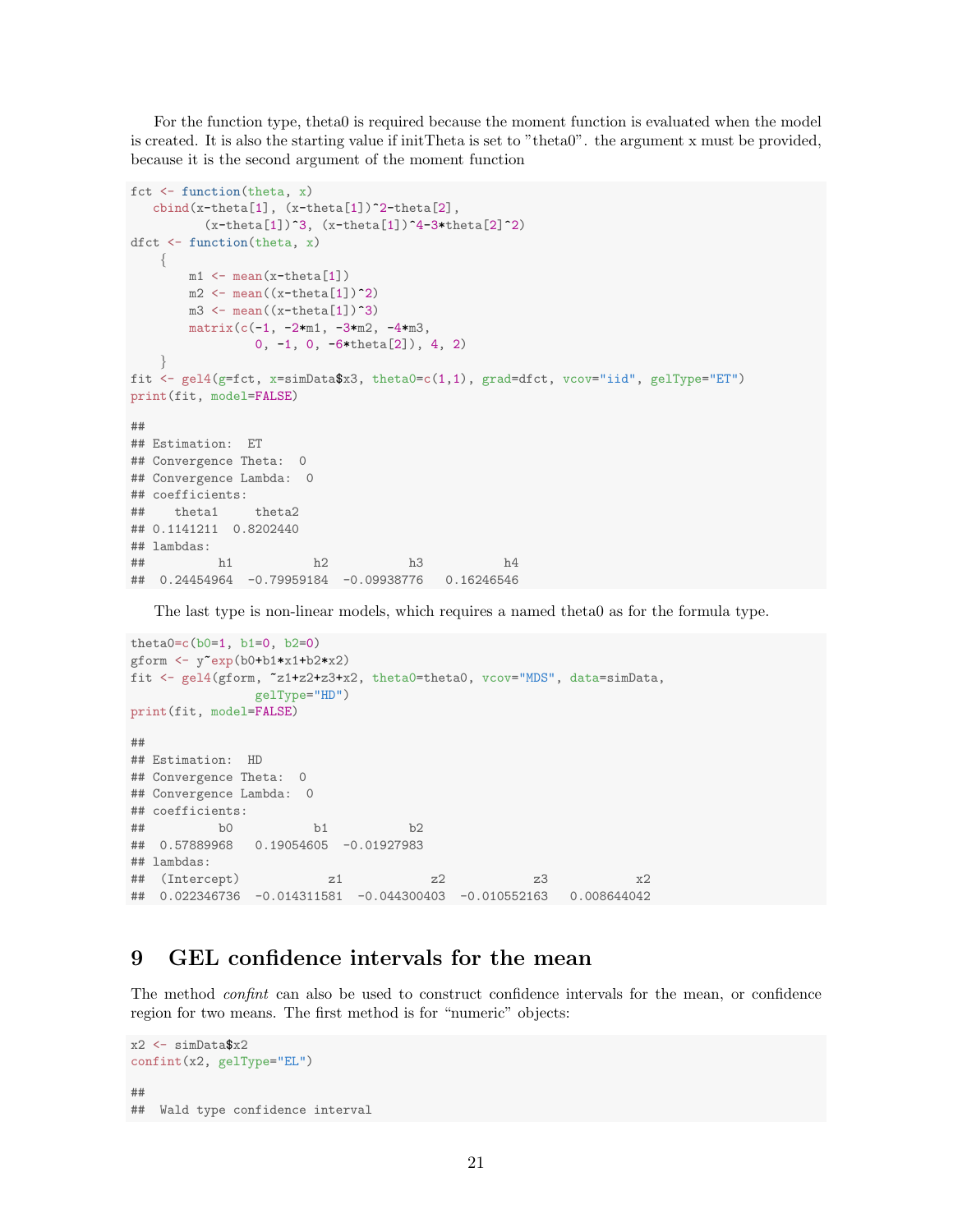```
## 0.025 0.975
## x2 5.209 6.927
confint(x2, gelType="EL", type="invLR")
##
## Confidence interval based on the inversion of the LR test
## 0.025 0.975
## x2 5.253 7
```
Which can also be done using the method for "data.frame":

confint(simData, "x2", gelType="EL")

The arguments "level", "fact" and "type" are as for the method with "gelfit" signature. The "parm" is only used with "data.frame" in which case, it is used to select one or two columns. The argument "vcov" is used to specify the type of data is stored in the object. The options are "iid", the default, or "HAC" for weakly dependent processes.

For "data.frame" and two variables, an object of class "mconfint" is created. The argument "npoints" is the number of points to use to construct the region. The arguments "cores" is for the number of cores to use with mclapply(). For Windows operating systems, it is set to 1. The following shows how to use the *print* and *plot* methods for that class. Here is an example which compares Wald and LR confidence regions.

```
res <- confint(simData, c("x2","y"), npoints=20)
res
## Wald type confidence region
## ***************************
## Level: 0.95
## Number of points: 20
## Variables:
## Range for mu_x2: [ 5.01, 7.141]
## Range for mu_y: [3.921, 6.092]
```
The following is not run because it creates some misterious error when the package is checked. Beside that, it works perfectly. Try it.

```
res2 <- confint(simData, c("x2","y"), type="invLR", npoints=20)
c1 <- col2rgb("darkorange2")/255
c1 \leftarrow rgb(c1[1],c1[2],c1[3],.5)
c2 <- col2rgb("lightblue2")/255
c2 \leftarrow rgb(c2[1],c2[2],c2[3],.5)
plot(res, pch=20, bg=1, Pcol=c1, col=c1, density=10, ylim=c(3.5,6.5),
     xlim=c(4.8,7.5))
plot(res2, pch=20, bg=2, Pcol=c2, col=c2, density=10, add=TRUE)
legend("topright", c("Wald","LR"), col=c(c1,c2), pch=20 , bty="n")
```
The arguments "main", "xlab" "ylab", "pch", "ylim", "xlim", "Pcol" (the color of the points) and "bg" are passed to plot.default(), and all other arguments are passed to polygon().

### References

- <span id="page-21-0"></span>S. Anatolyev. Gmm, gel, serial correlation, and asymptotic bias. Econometrica, 73:983–1002, 2005.
- <span id="page-21-1"></span>D. W. K. Andrews. Heteroskedasticity and autocorrelation consistent covariance matrix estimation. Econometrica, 59:817–858, 1991.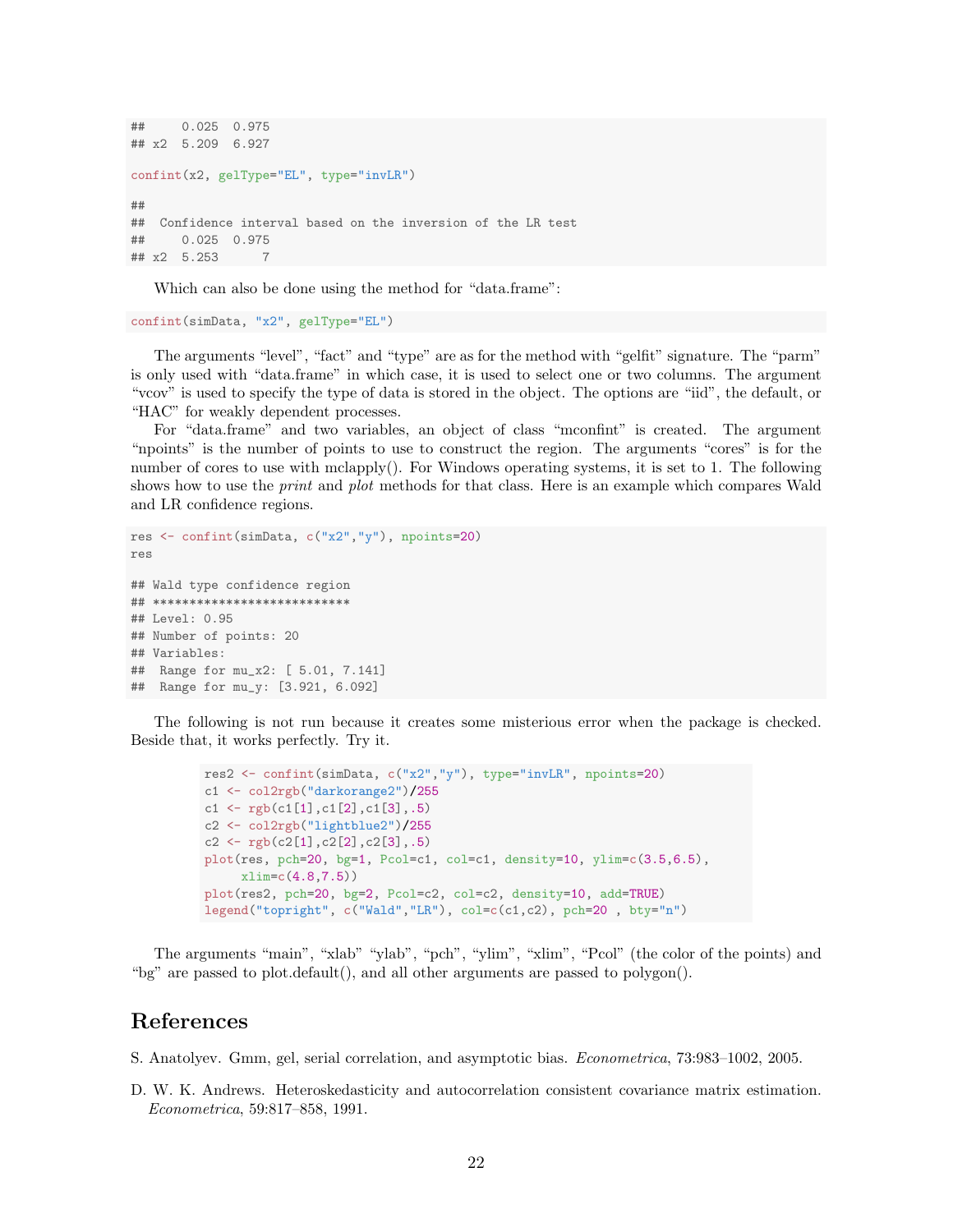- <span id="page-22-10"></span>B. Antoine, H. Bonnal, and E. Renault. On the efficient use of the informational content of estimating equations: Implied probabilities and euclidean empirical likelihood. Journal of Econometrics, 138: 461–487, 2007.
- <span id="page-22-2"></span>Pierre Chaussé. Computing generalized method of moments and generalized empirical likelihood with r. Journal of Statistical Software, 34(11):1–35, 2010. URL <http://www.jstatsoft.org/v34/i11/>.
- <span id="page-22-3"></span>Pierre Chaussé. gmm: Generalized Method of Moments and Generalized Empirical Likelihood, 2019. R package version 1.6-3.
- <span id="page-22-6"></span>L. P. Hansen, J. Heaton, and A. Yaron. Finit-sample properties of some alternative gmm estimators. Journal of Business and Economic Statistics, 14:262–280, 1996.
- <span id="page-22-5"></span>Y. Kitamura and M. Stutzer. An information-theoretic alternative to generalized method of moments estimation. Econometrica, 65(5):861–874, 1997.
- <span id="page-22-11"></span>Philip Leifeld. texreg: Conversion of statistical model output in R to L<sup>AT</sup>EX and HTML tables. *Journal* of Statistical Software, 55(8):1–24, 2013. URL <http://www.jstatsoft.org/v55/i08/>.
- <span id="page-22-1"></span>W. K. Newey and R. J. Smith. Higher order properties of gmm and generalized empirical likelihood estimators. Econometrica, 72:219–255, 2004.
- <span id="page-22-4"></span>A. B. Owen. Empirical Likelihood. Chapman and Hall, 2001.
- <span id="page-22-9"></span>S. M. Schennach. Point estimation with exponentially tilted empirical likelihood. Econometrica, 35(2): 634–672, 2007.
- <span id="page-22-7"></span>R. J. Smith. Gel criteria for moment condition models. Working Paper, University of Bristol, 2001.
- <span id="page-22-8"></span>C. Wu. Algorithms and R codes for the pseudo empirical likelihood method in survey sampling. Survey Methodology, 31(2):239, 2005.

#### <span id="page-22-0"></span>A Some extra codes

The following extract is used with the "texreg" package of [Leifeld](#page-22-11) [\(2013\)](#page-22-11) to produce nice latex tables.

```
library(texreg)
setMethod("extract", "gelfit",
          function(model, includeSpecTest=TRUE,
                   specTest=c("LR","LM","J"), include.nobs=TRUE,
                   include.obj.fcn=TRUE, ...)
              {
                  specTest <- match.arg(specTest)
                  s <- summary(model, ...)
                  wspecTest <- grep(specTest, rownames(s@specTest@test))
                  spec <- modelDims(model@model)
                  coefs <- s@coef
                  names <- rownames(coefs)
                  coef <- coefs[, 1]
                  se <- coefs[, 2]
                  pval <- coefs[, 4]
                  n <- model@model@n
                  gof <- numeric()
                  gof.names <- character()
                  gof.decimal <- logical()
                  if (includeSpecTest) {
                      if (spec$k == spec$q)
```